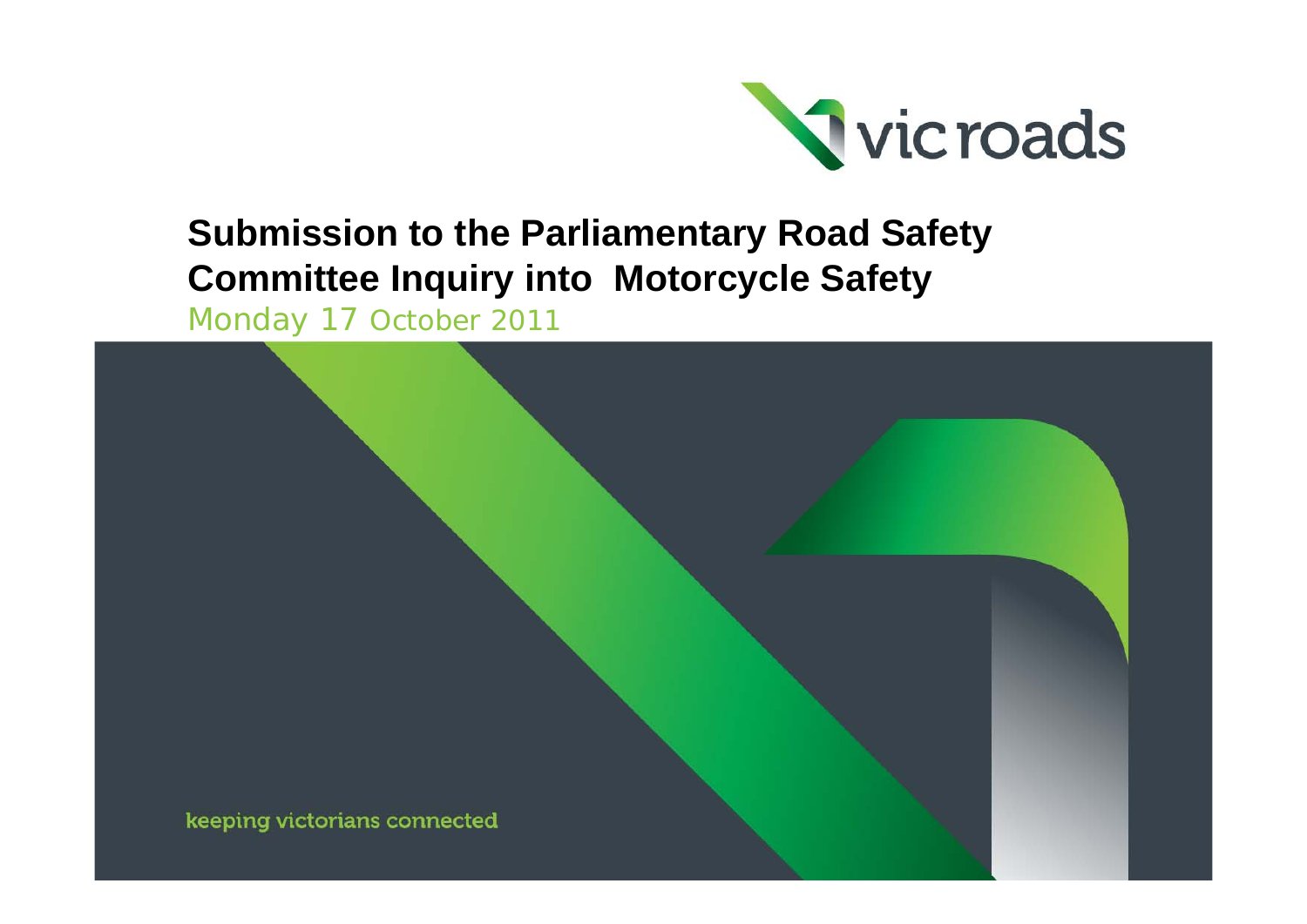# **Presentation overview**

Context of motorcycling in Victoria

- –VicRoads' role
- –The road safety issue
- International trends
- –Victoria's road safety strategy
- –Riders
- Vehicles
- –Crash data

VicRoads issues and recommendations

- –Off-road
- VAGO Report into Motorcycle Safety
- –Effectiveness of Motorcycle Levy
- –Response to Terms of Reference
- –Key recommendations
- Strategic directions

**Discussion**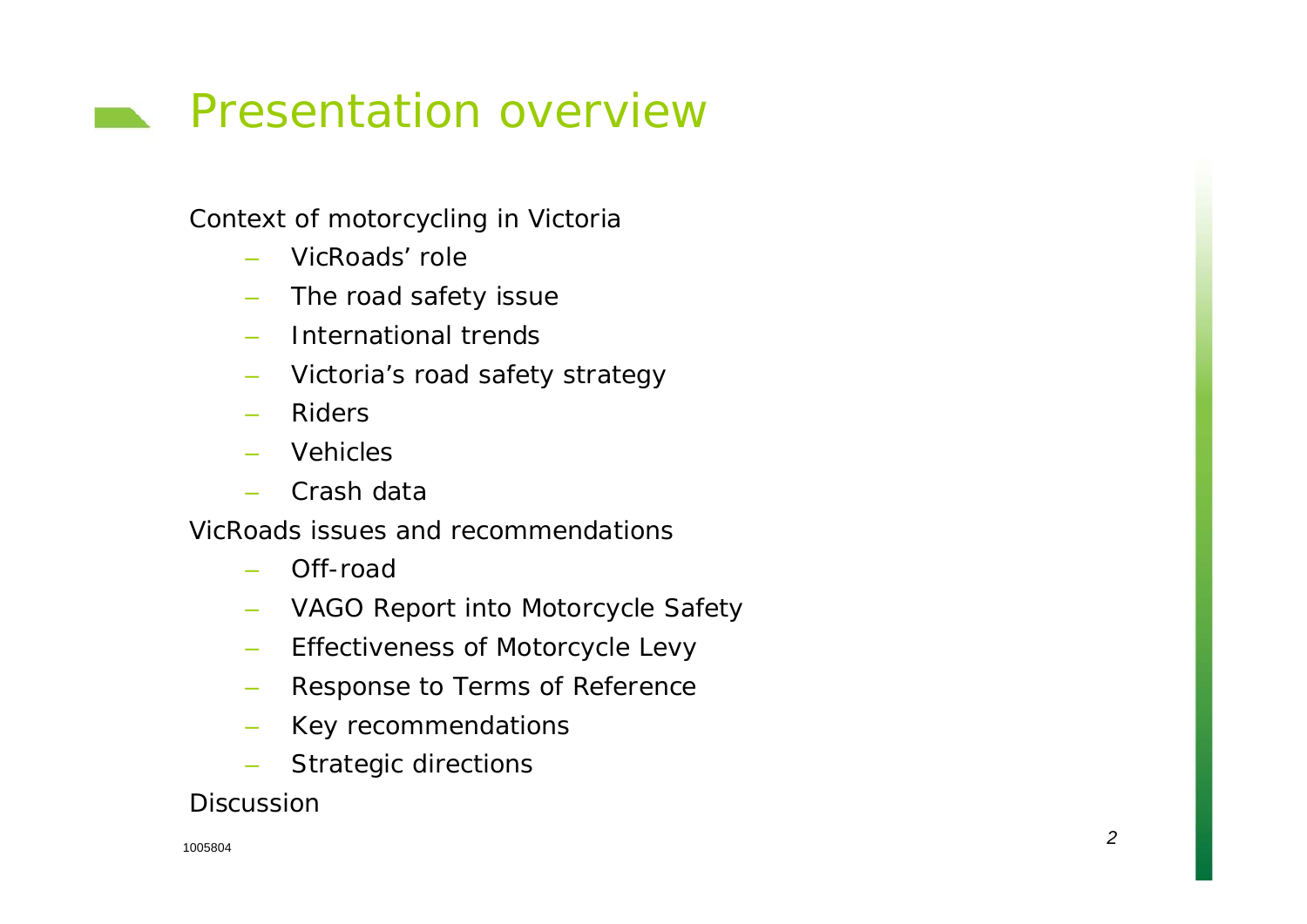

- VicRoads' purpose is to deliver social, economic and environmental benefits to communities throughout Victoria and to improve safety on the roads for users by managing the Victorian arterial road network and its use as an integral part of the overall transport system.
- The *Transport Integration Act 2010.* Section 87 states that VicRoads' road safety function is to:
	- *...lead in the development and implementation of strategic and operational policies and plans to improve the safety of the road system for all users*.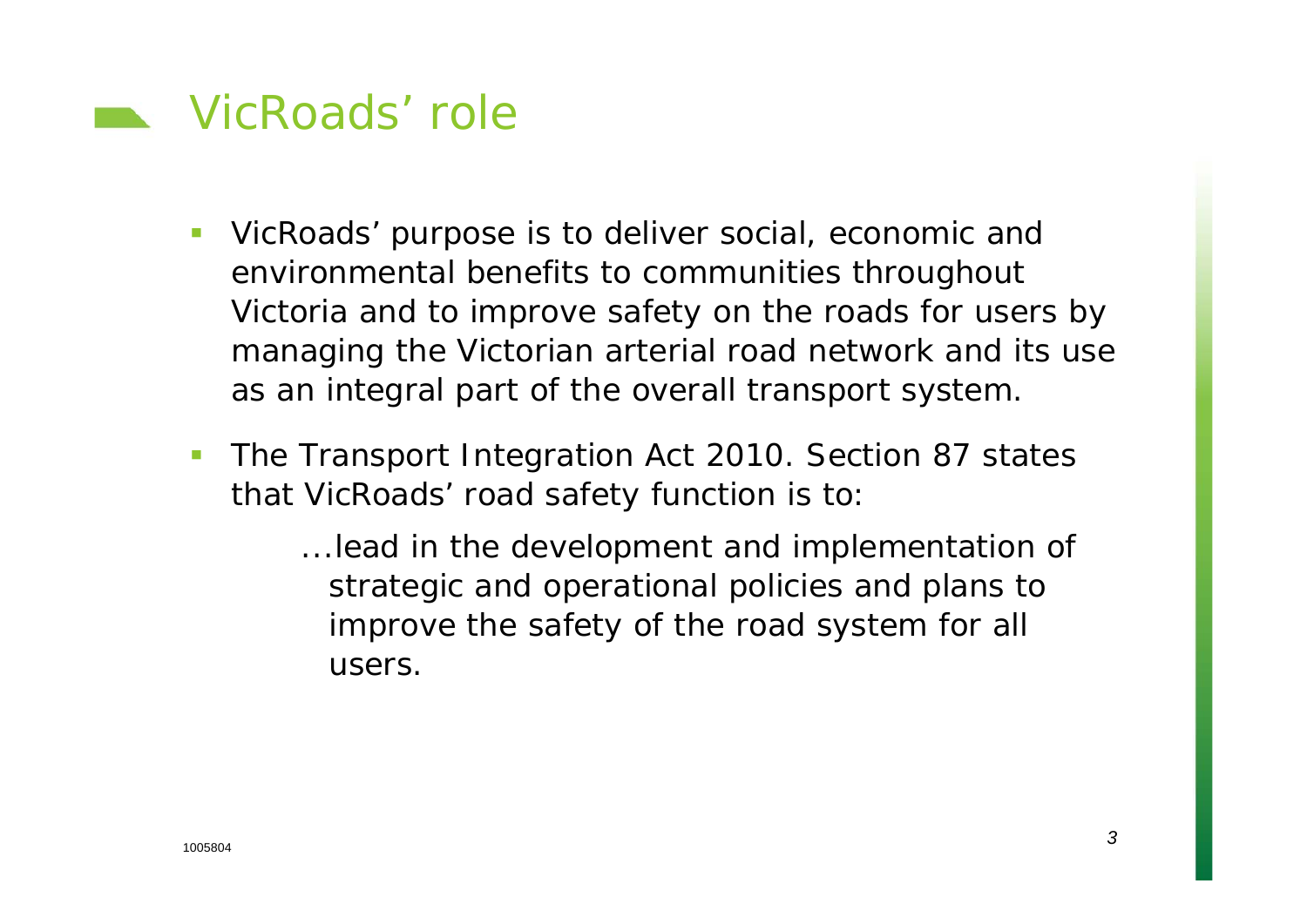### **NicRoads' submission**

- $\mathcal{C}^{\mathcal{A}}$  VicRoads has addressed all but one of the Inquiry Terms of Reference
- $\mathcal{L}_{\mathcal{A}}$ Resulting in 27 recommendations
- $\overline{\phantom{a}}$  Key themes of our recommendations are:
	- –Clothing and gear
	- Infrastructure
	- Advanced technology application
	- –Off-road motorcycle safety
	- Speeding
	- Training and skills development
	- Strategy and planning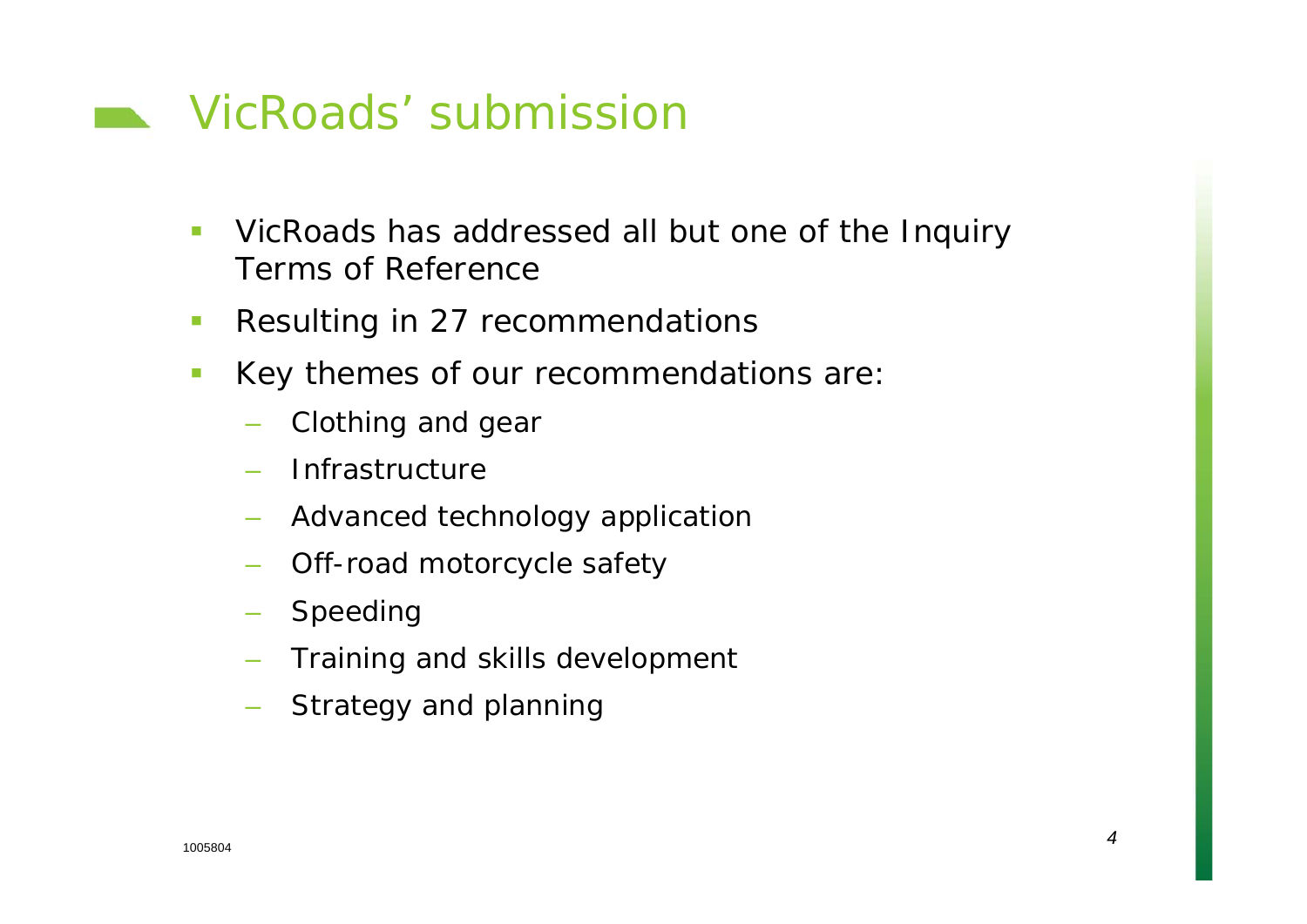

**Motorcyclists represent:**

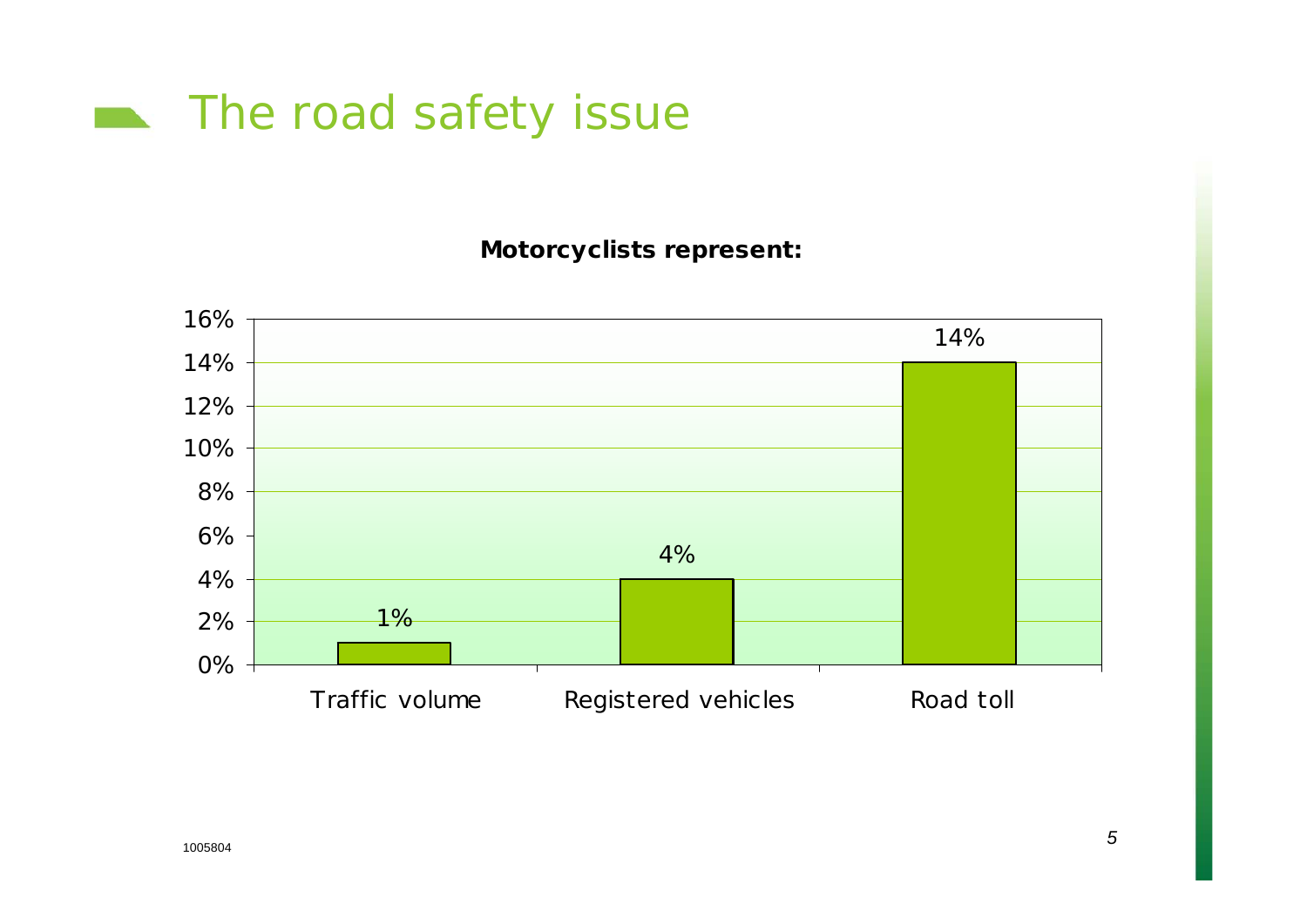#### The road safety issue

- $\mathcal{C}$ Decade-long trend in driver fatalities (30% down)
- $\overline{\mathbb{R}^n}$ Not matched by motorcyclist fatalities (13% down)

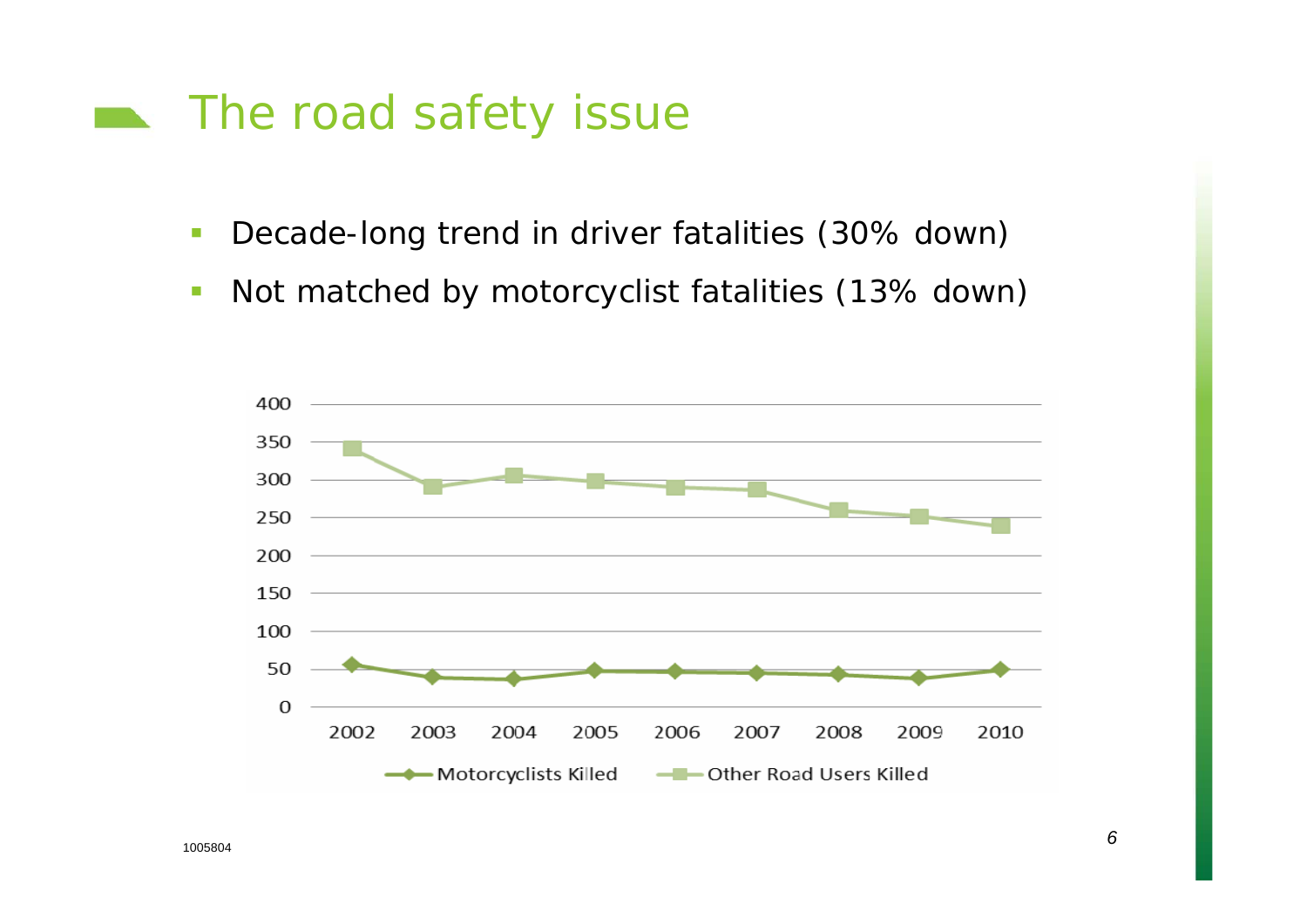#### International context - trends**Contract Contract**

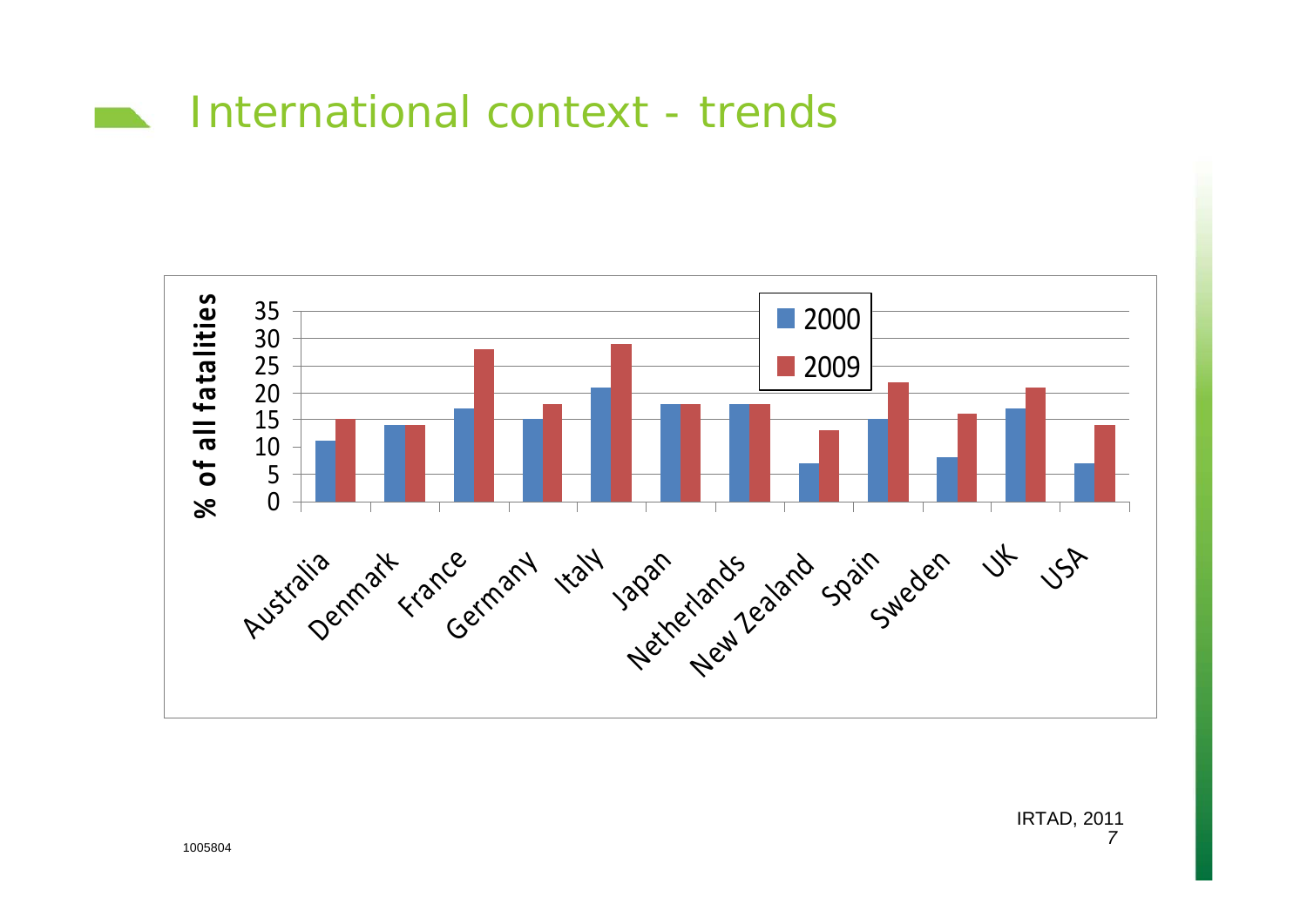## **International context - targets**

- **Ambitious road safety targets and the safe system approach (OECD 2008)**
	- Effective planning driver
	- Absolute numbers not rates

#### $\mathcal{L}_{\mathcal{A}}$ **A more explicit target would assist**

- Defining ambition
- Engaging with stakeholders
- Providing criteria for decision making
- Exploring options and trade-offs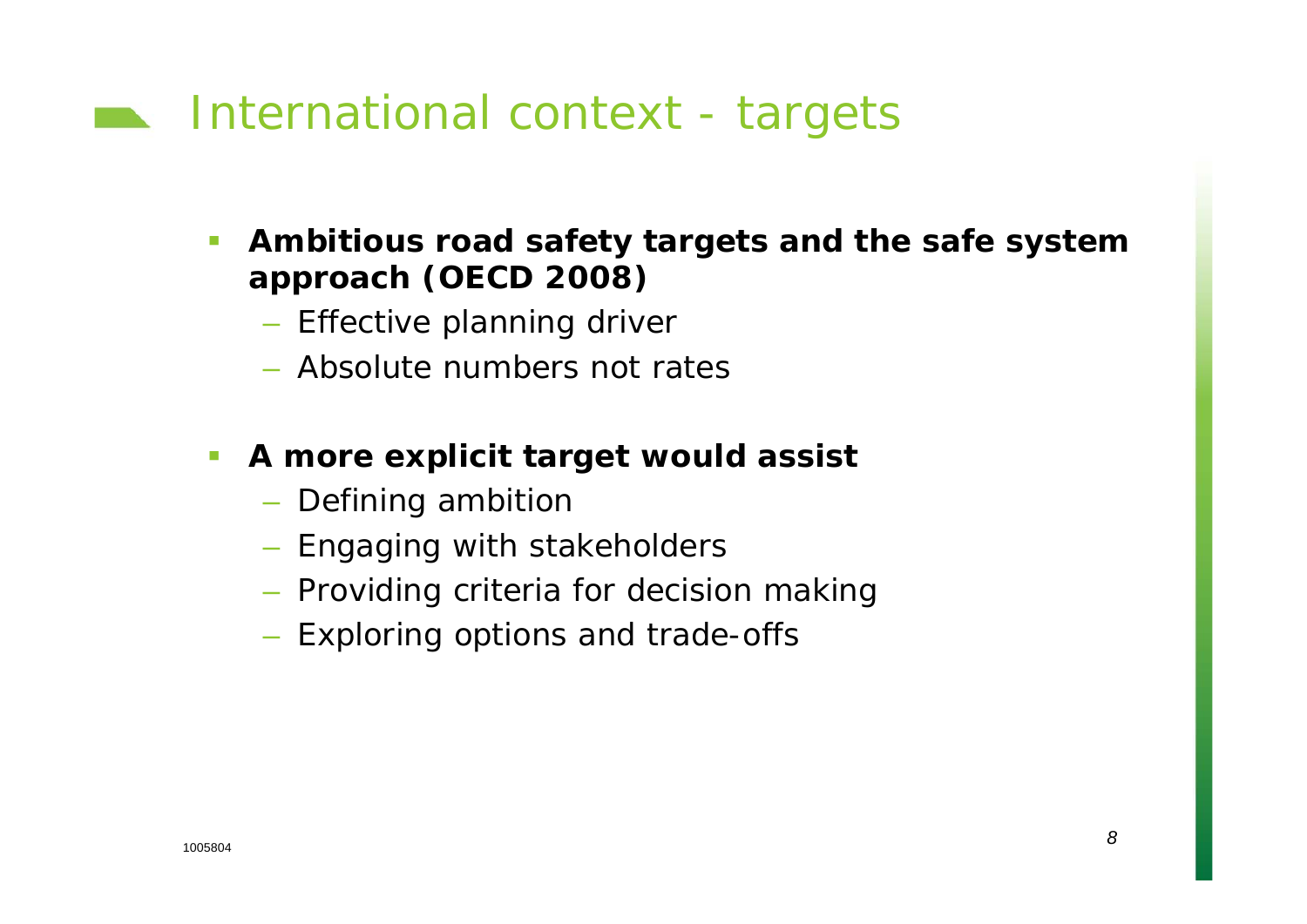# **International context – case study**

#### **Prioritised interventions in Sweden**

- $\mathcal{C}$ Antilock Brakes on motorcycles (ABS)
- $\Box$ Speed limit compliance
- $\Box$ Motorcycle rider competence
- $\mathcal{L}_{\mathcal{A}}$ Motorcycle-friendly road barriers
- $\mathcal{L}_{\mathcal{A}}$ Loose gravel and other road deficiencies
- $\Box$ Motorcycle conspicuity and other road user's attention
- $\mathbb{R}^3$ Mopeds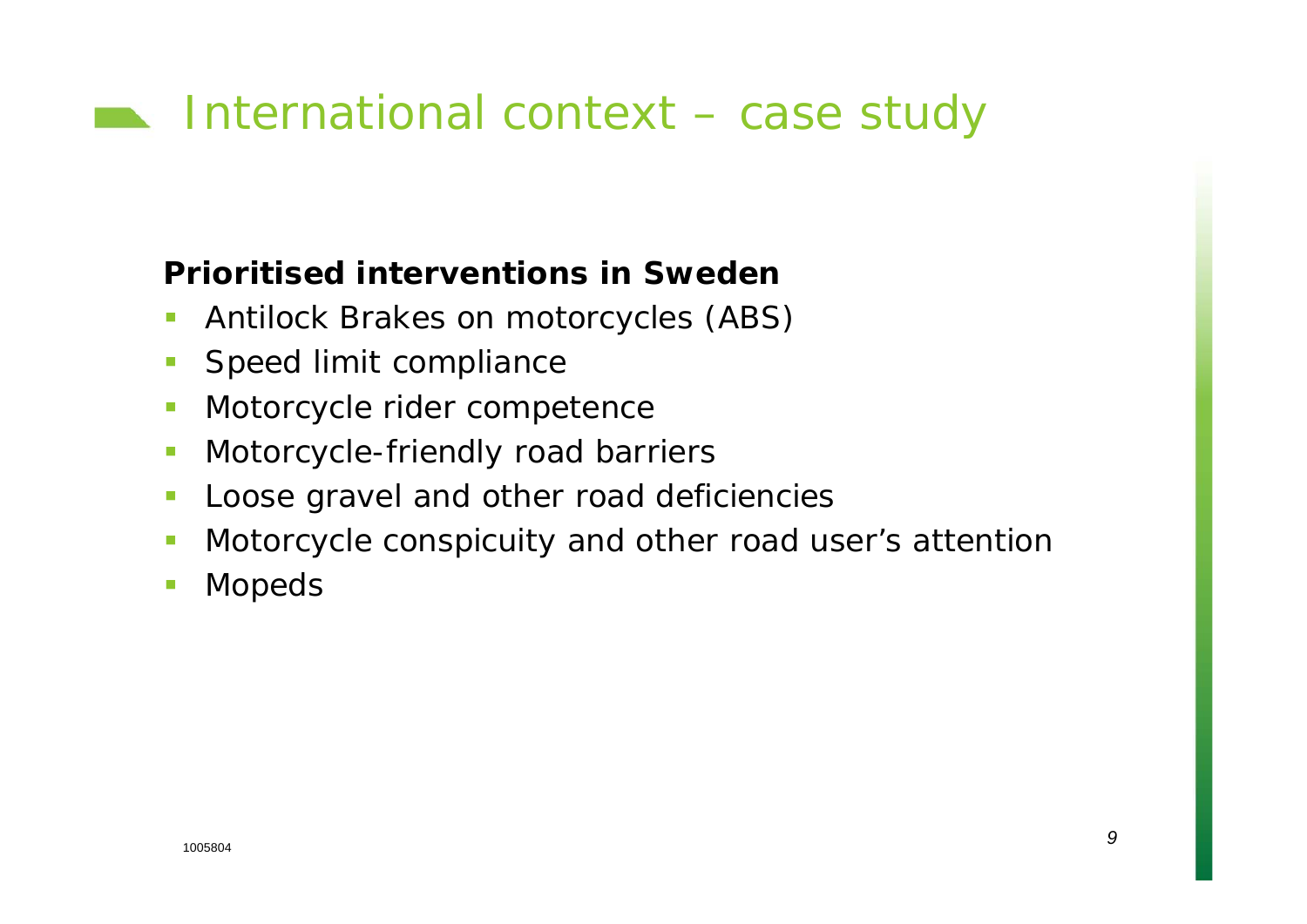## Strategy and planning

 $\mathcal{L}^{\text{max}}$  *Recommendation 15:* That VicRoads consult widely to develop new strategic goals for motorcycle safety, including consideration of a specific target taking into account the growth in motorcycling and the effectiveness of potential countermeasures, to be included in the motorcycle action plan.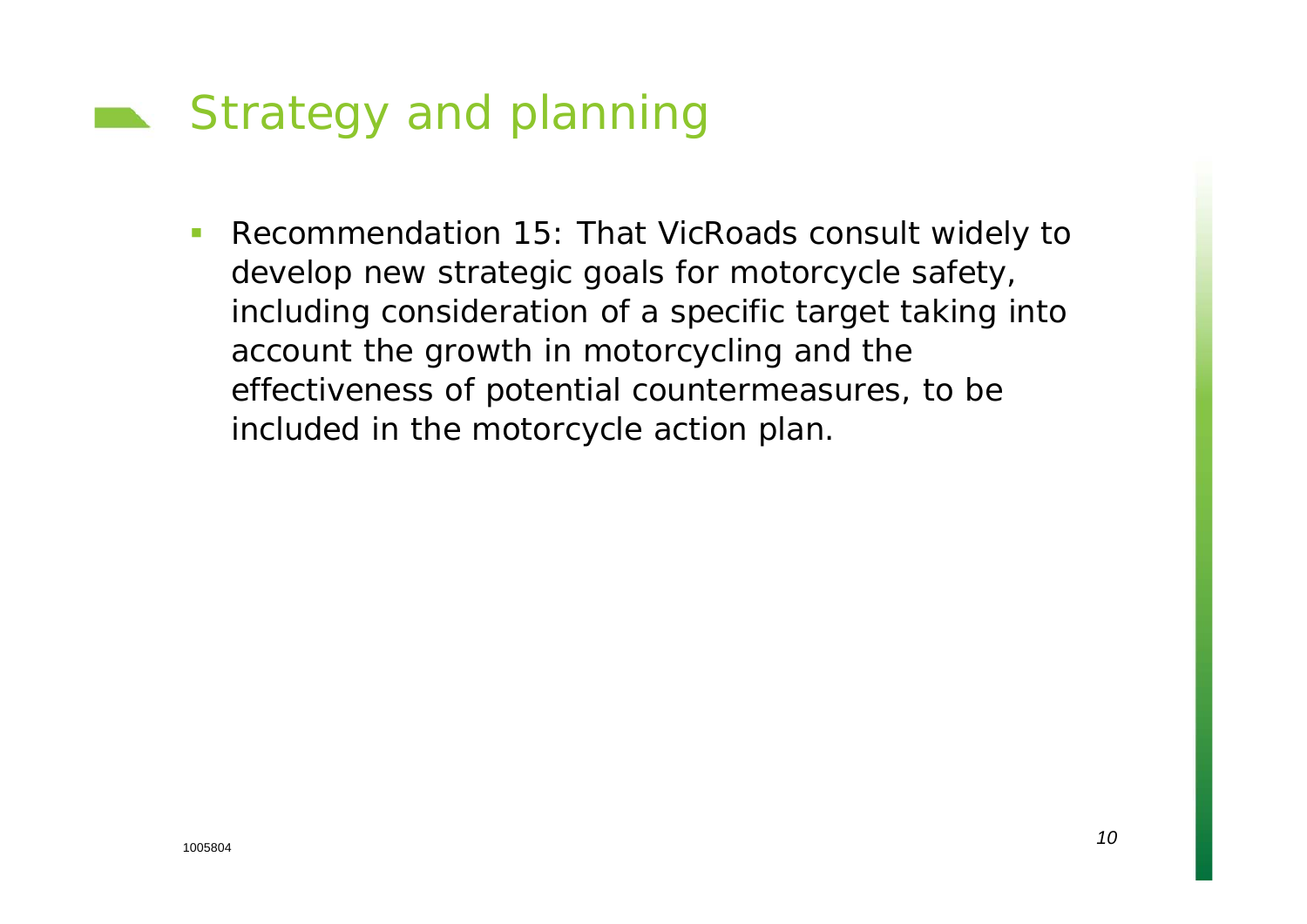# Victoria's road safety strategy

Safe System Approach:

- Humans are fallible and crashes will happen
- Our role is to make the system forgiving
- This involves:
	- Safe road users
	- Safe roads
	- Safe vehicles
	- Safe speeds

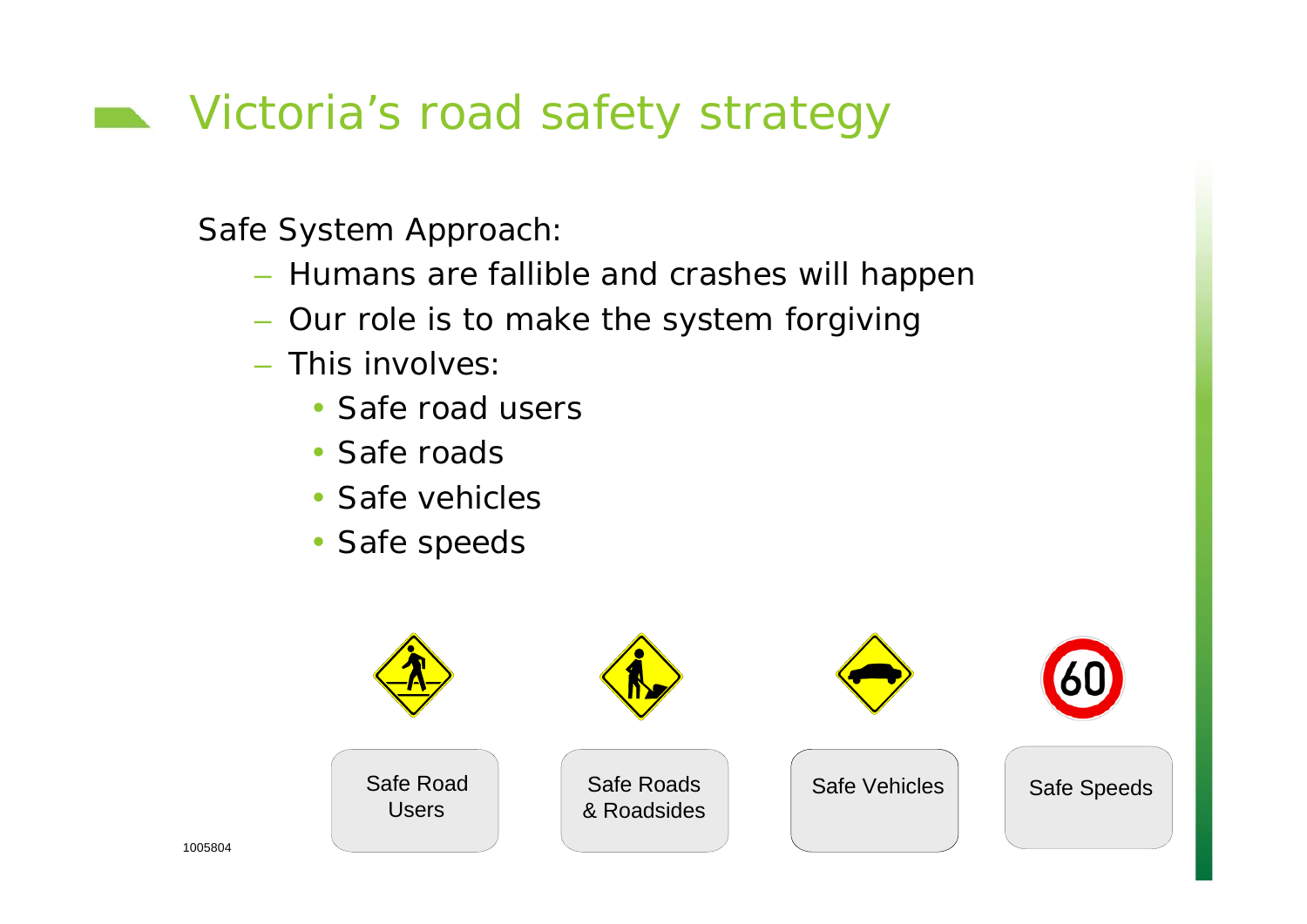# **Number** Victoria's motorcycle strategy

- **Strategic Action Plan for Powered Two Wheelers** recognises:
	- Increasing numbers of riders and vehicles
	- Many reasons for riding pleasure, convenience, cost
	- Broad church of riders age, gender, location
- **Focuses on research-based action**
- $\mathcal{C}^{\mathcal{A}}$ Developed with community input
- $\mathcal{L}_{\mathcal{A}}$ Based on **Safe System** approach

**Strategic Action Plan fo** Powered Two Wheelers

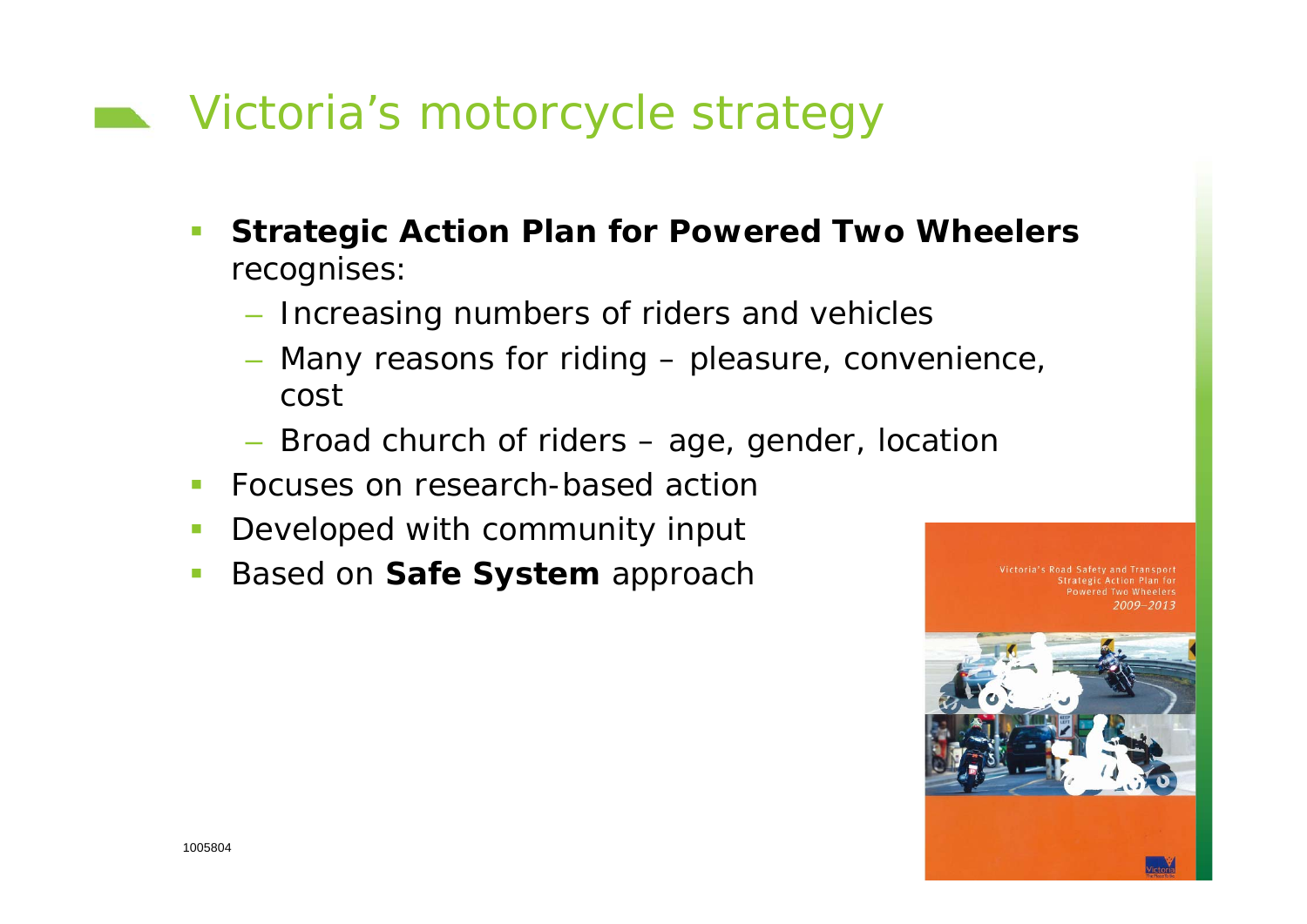

 $\mathbf{r}$  *Recommendation 26:* That VicRoads continues to conduct research into both the road safety and transport impacts of road space management opportunities, such as lane sharing, using bus lanes and lane filtering, to identify possible initiatives for trialling and/or more detailed policy consideration.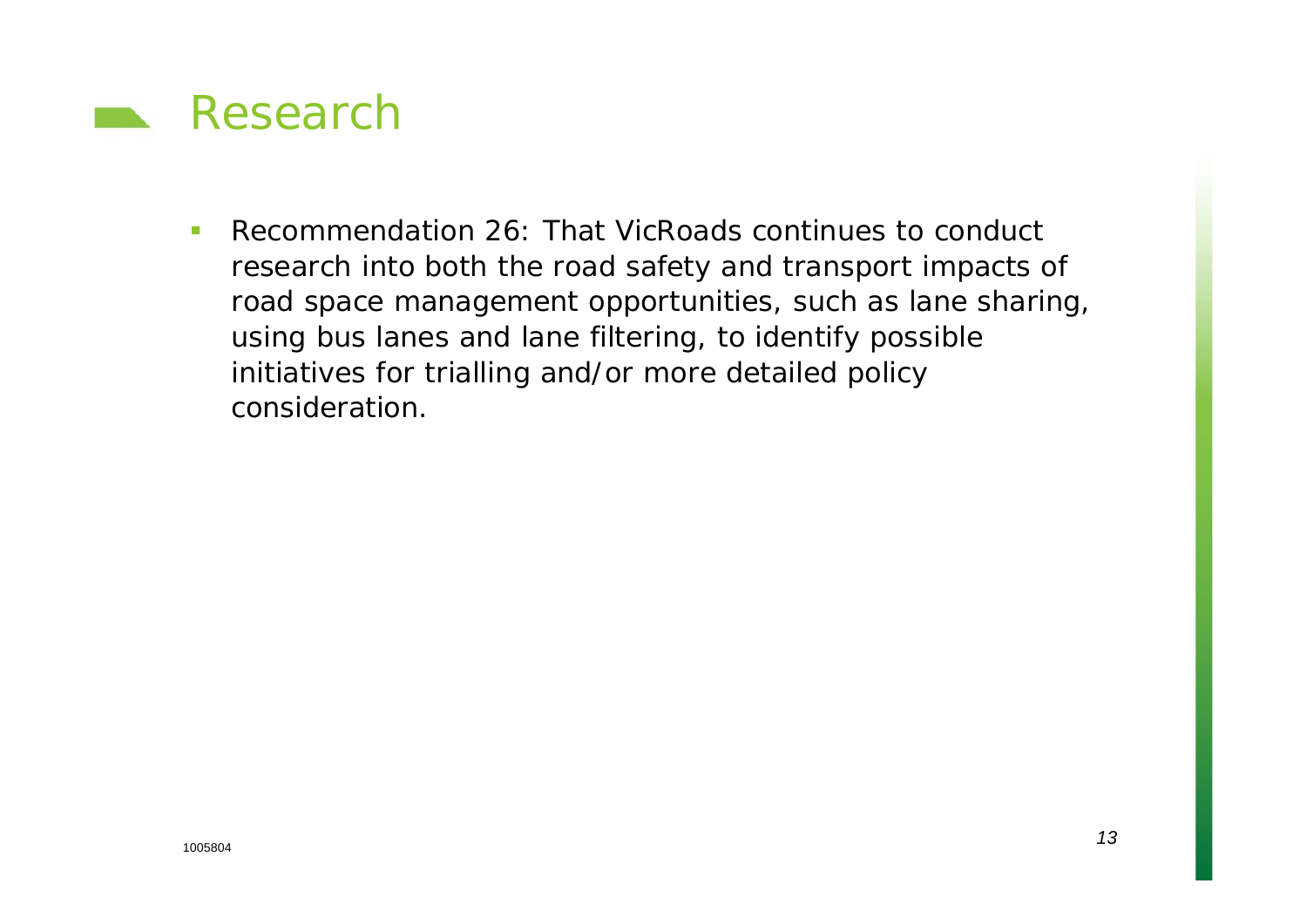### **EX** Current key activities

- $\mathcal{L}_{\mathcal{A}}$ Enhanced motorcycle graduated licensing system
- $\overline{\phantom{a}}$ Protective clothing consumer information
- $\mathcal{C}^{\mathcal{A}}$ Promotion of anti-lock braking systems (ABS)
- $\overline{\phantom{a}}$ Trial of on-road coaching
- $\mathcal{L}_{\mathcal{A}}$ Case control study to understand motorcycle crash risk
- $\mathbb{R}^n$ Motorcycle infrastructure projects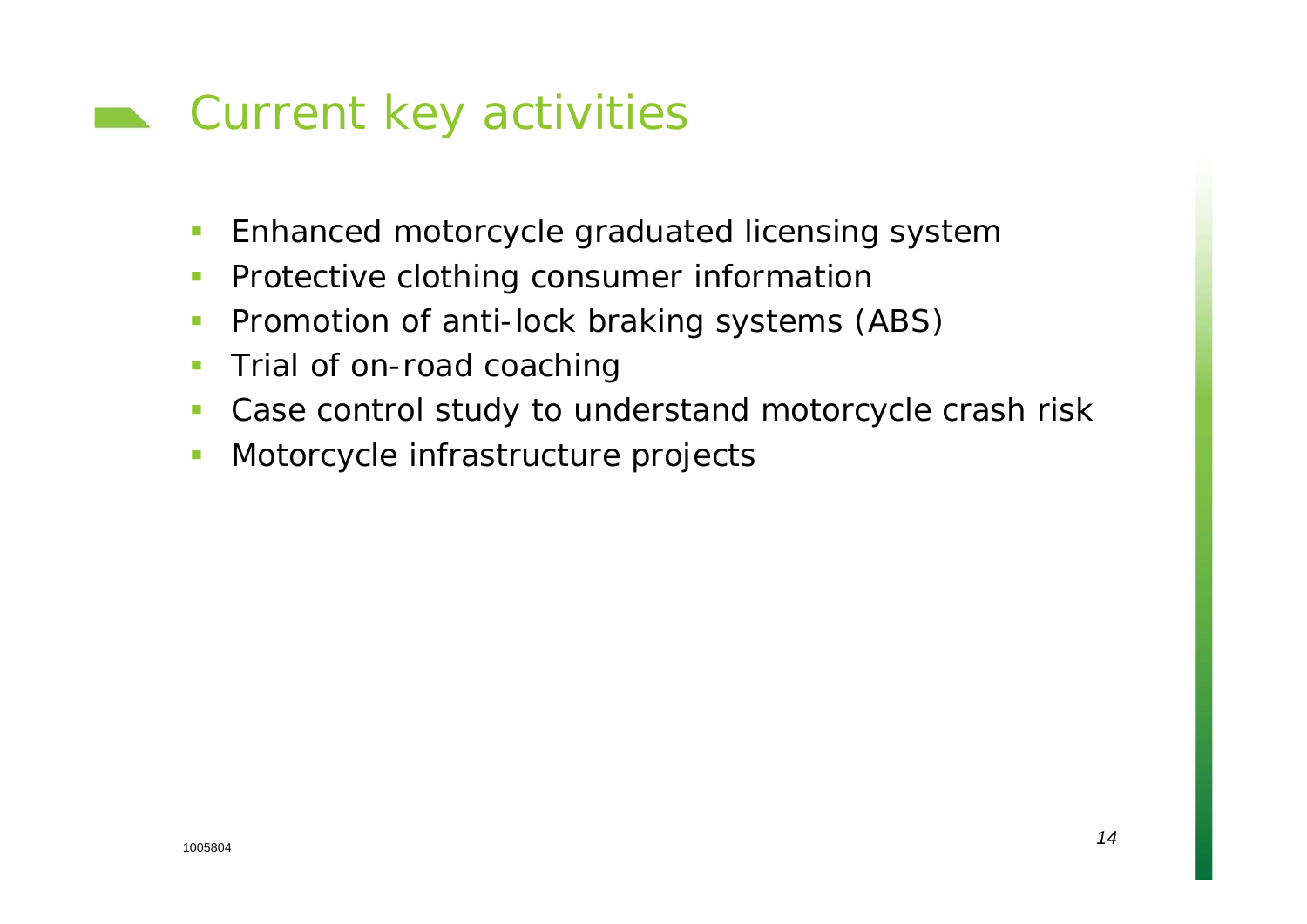#### **Current context - riders**

- $\mathcal{L}^{\mathcal{A}}$ 345,000 motorcycle licences (up 37% from 2002)
- 89% are male
- $\mathcal{L}_{\mathcal{A}}$ Mean rider age: 43 for males; 40 for females
- Average experience: 19 years for males; 9 years for females
- Most riders ride at least 2-3 times a week
- F Vast majority of trips occur in daylight hours
- Seasonal more frequent trips in spring, longer rides in warmer months
- $\mathcal{L}_{\mathcal{A}}$  Rural/non-rural differences in age, reasons for riding, length of trips, etc.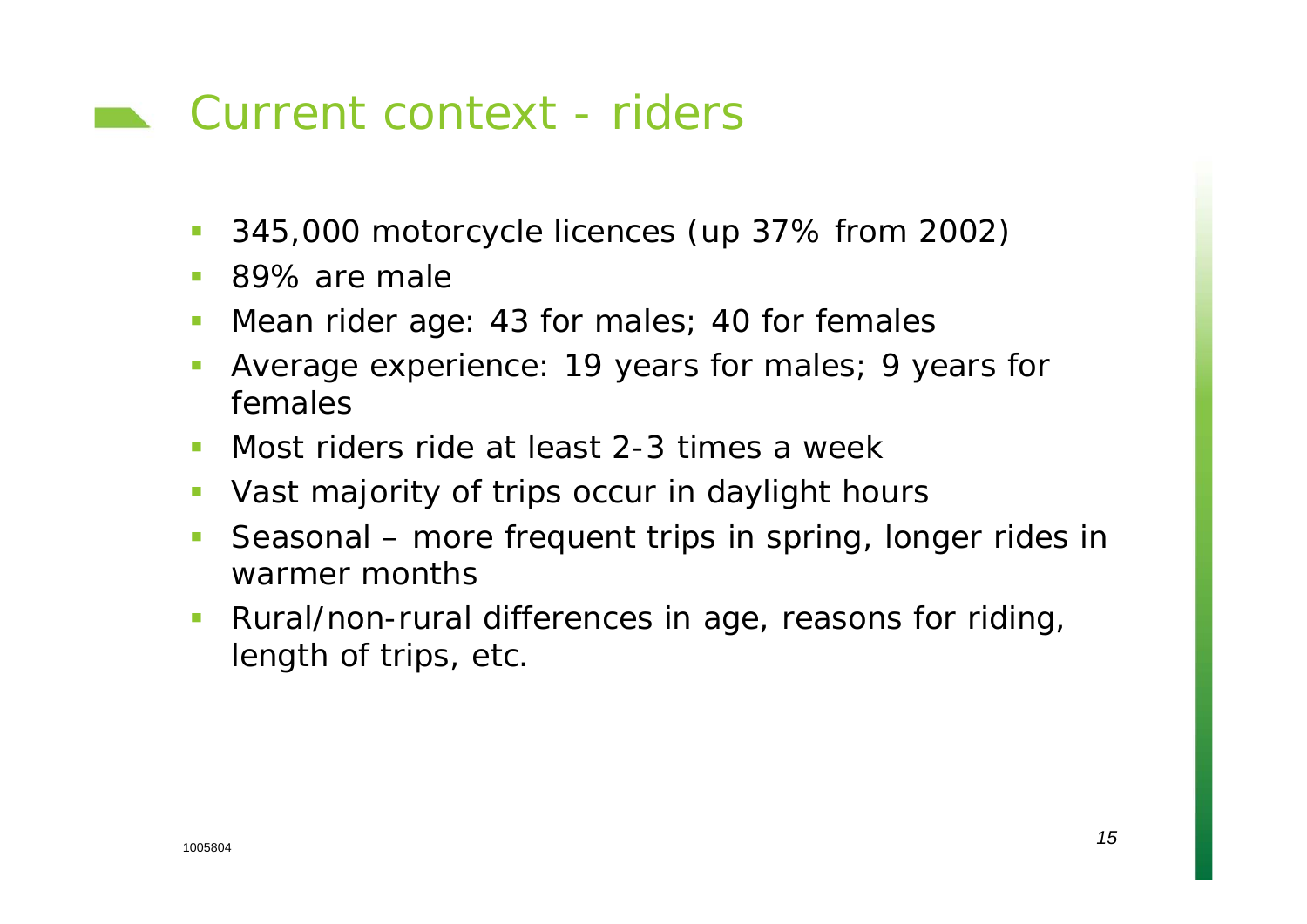### $\blacksquare$  Current context – riders vs registrations

- $\mathbb{R}^3$  Comparing the number or licensed riders with the number of registered motorcycles
	- 99% of riders also hold a driver licence
	- More than twice as many licensed riders as registered motorcycles

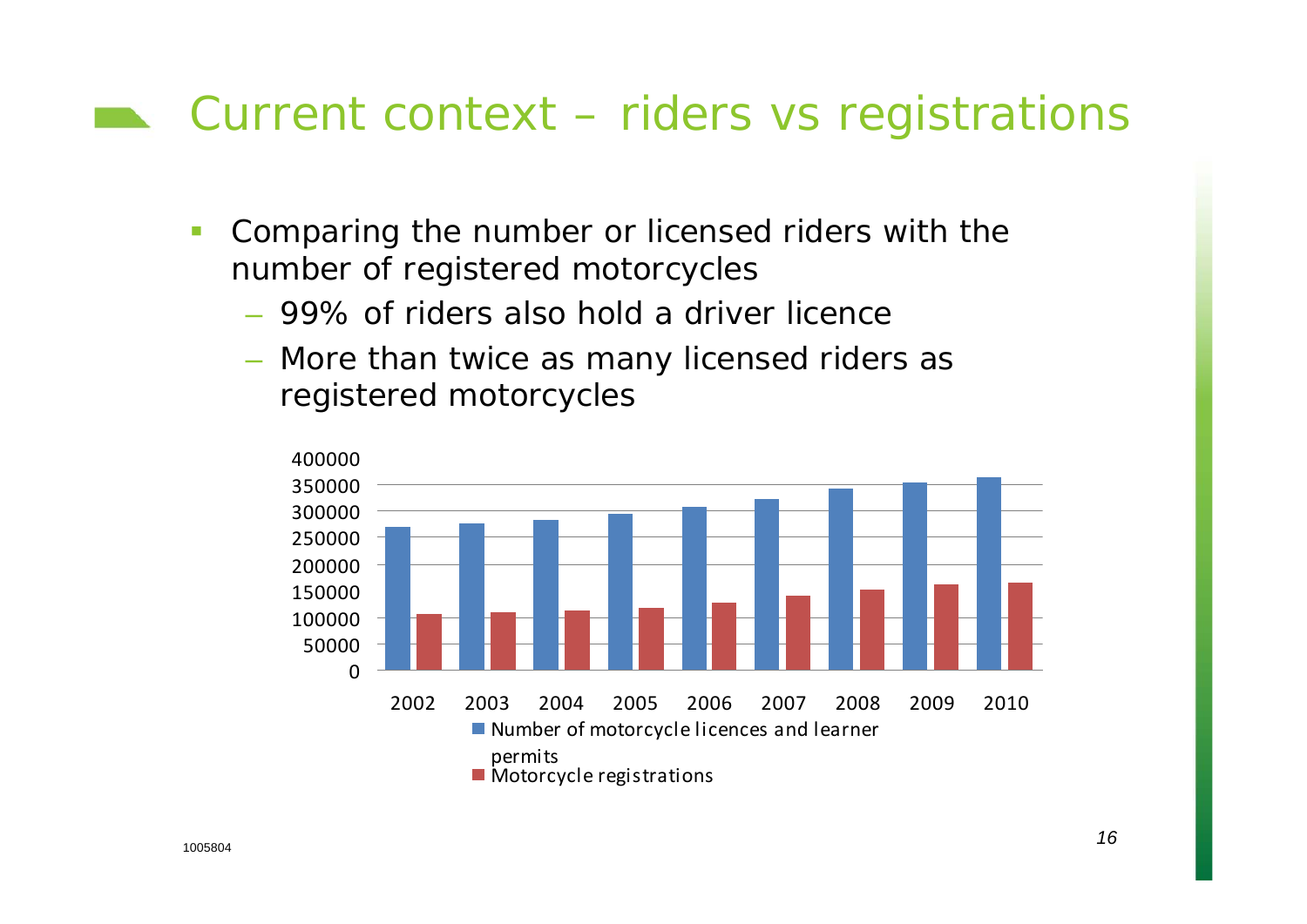### Current context - vehicles

- Significant growth from 2002-2010:
	- $-$  Motorcycle registrations up 58%  $\,$
	- Scooter and moped sales up 166%
	- This is a national as well as a Victorian picture
- $\mathcal{L}_{\mathcal{A}}$ 52% of motorcycles 500cc and over
- $\mathcal{L}_{\mathcal{A}}$ Scooters accounted for 6% of motorcycles in 2007



*Increasing range of vehicle types: on-road, off-road, scooter, moped, two and three-wheel combinations*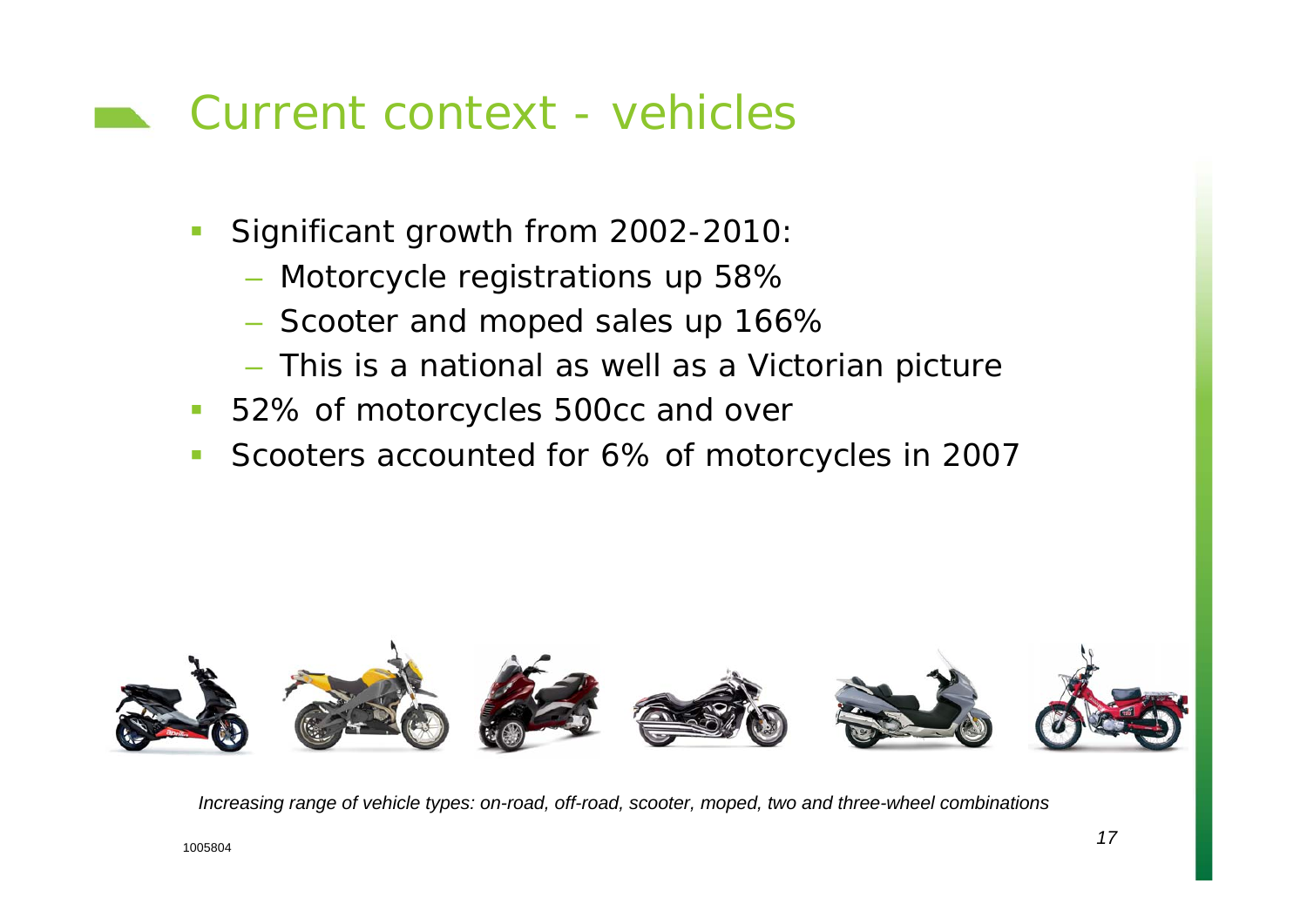

- $\overline{\phantom{a}}$ Drivers down 31%
- $\mathbb{R}^n$ Motorcyclists down 10%

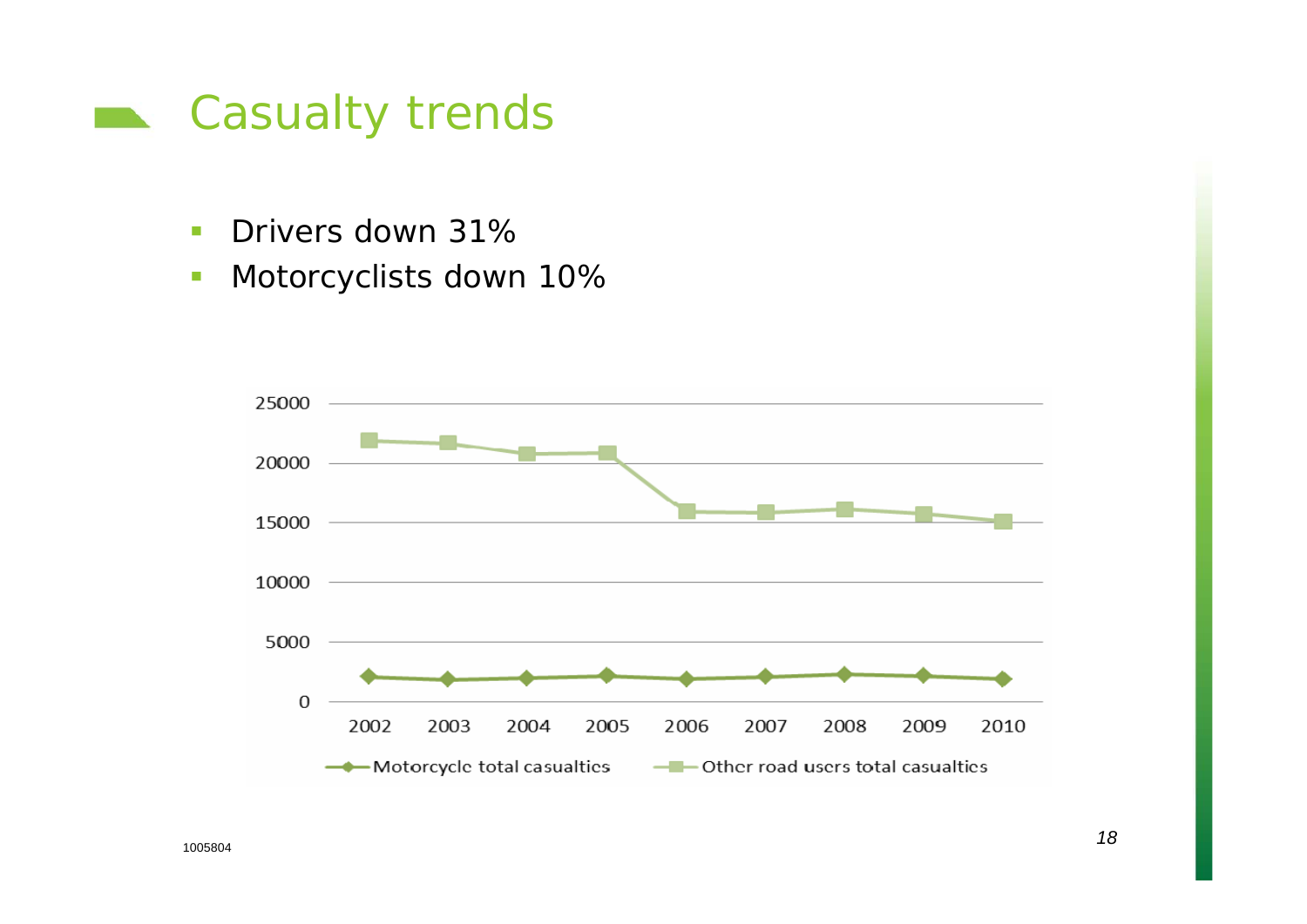### Crashes per 10,000 registrations

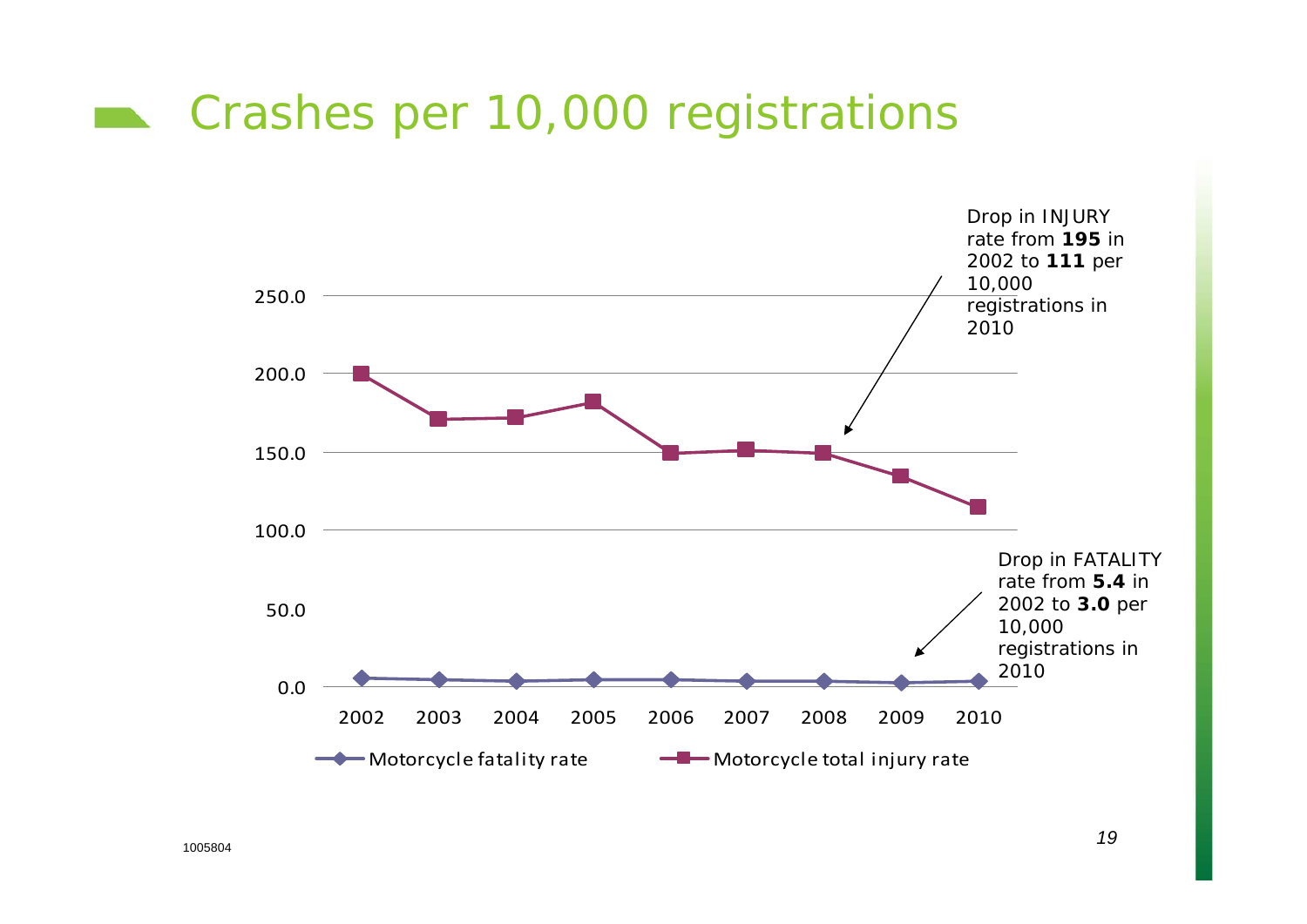#### **Example 25 Crash data - age**

- $\mathcal{L}_{\mathcal{A}}$  Motorcycle casualties by age 2001-2010
	- Heightened casualty risk for specific age groups
	- Over-40 fatalities have tripled since 1995

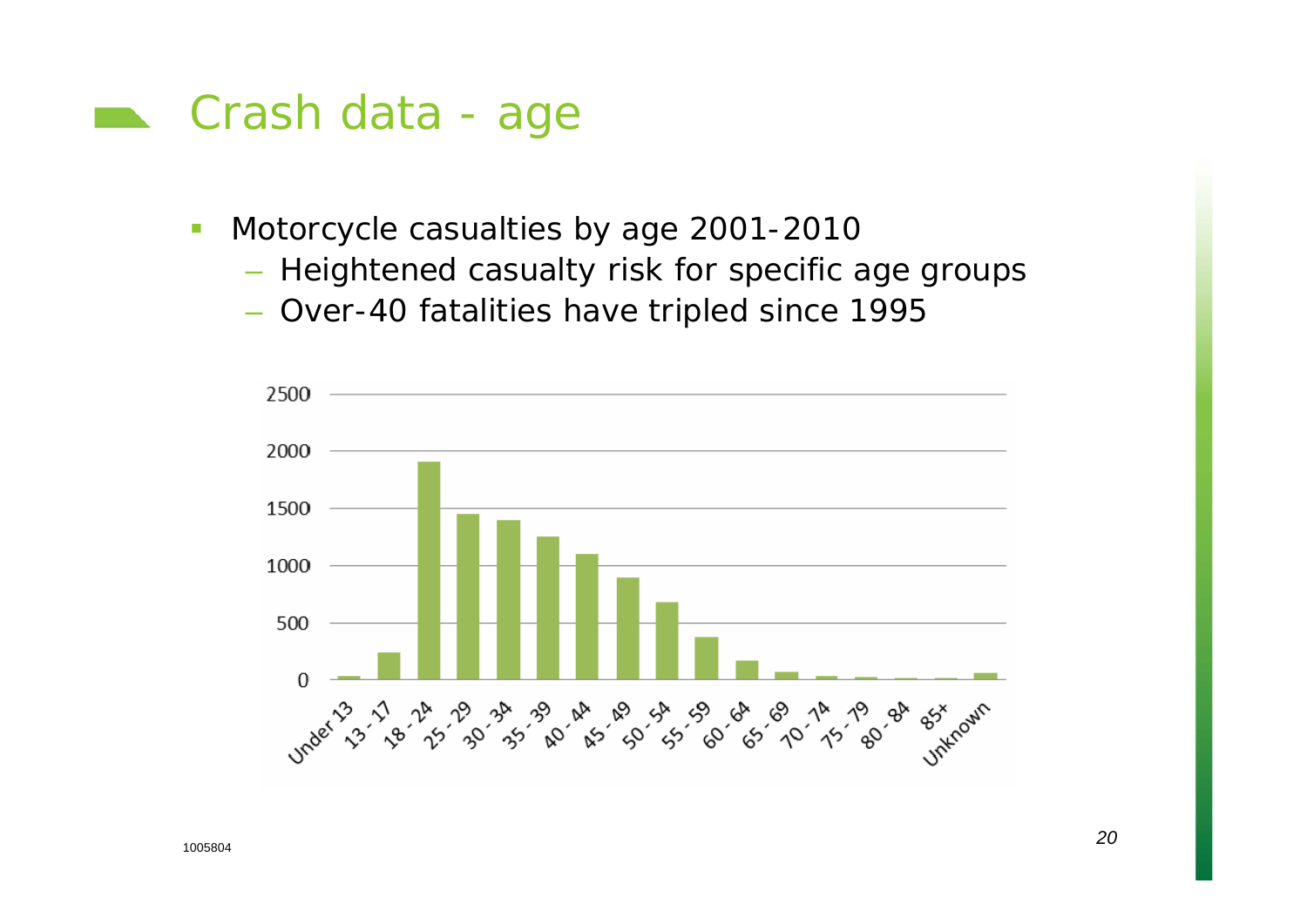#### **Example 25 Crash data – licence type**

 $\mathbb{Z}^2$ Motorcycle casualties by licence type 2001-2010



*Note: 'Other' includes pillion passengers, interstate and unknown*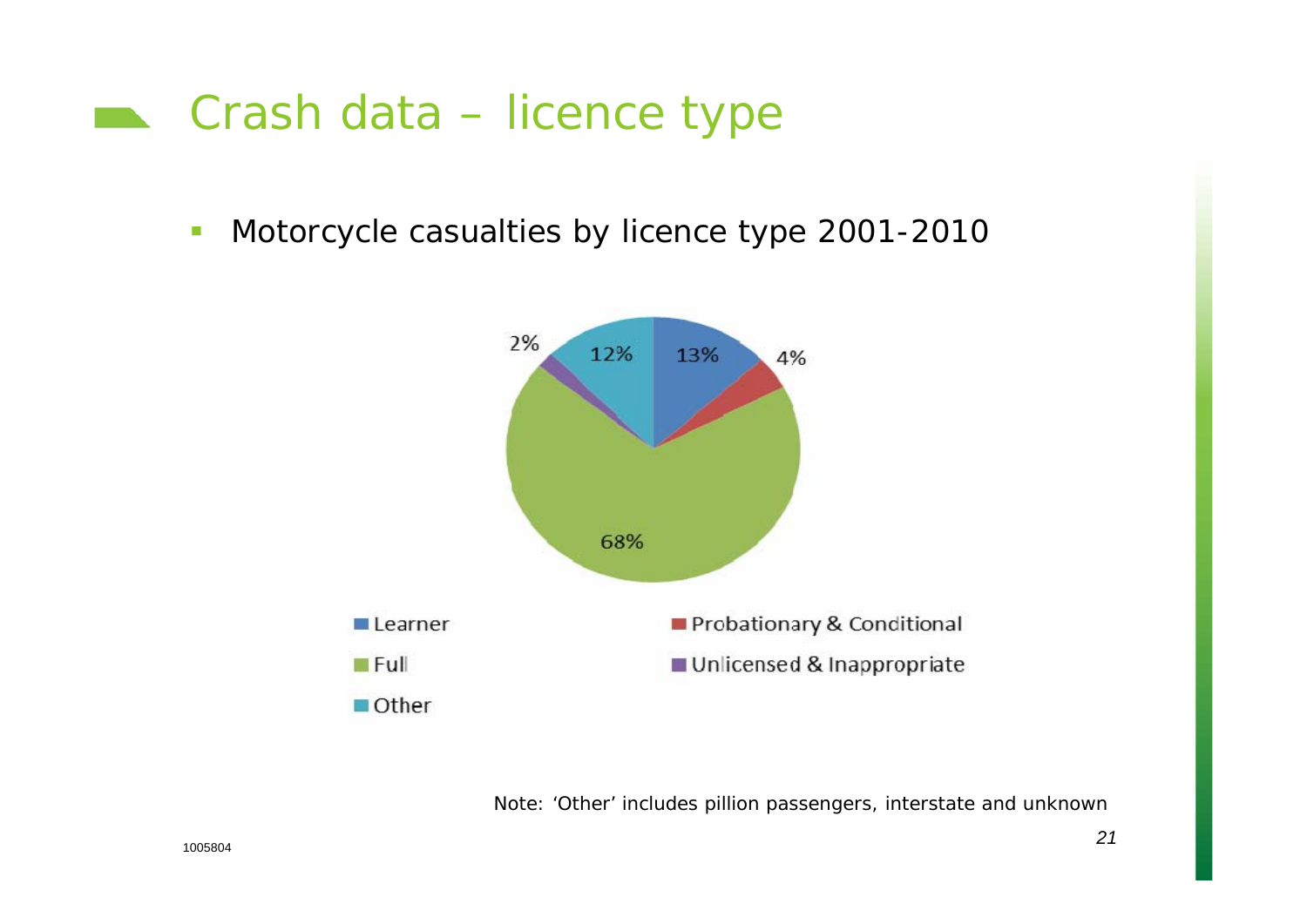#### **Example 25 Crash data - day of week**

- $\mathbb{Z}^2$  When are riders most likely to crash?
	- –Motorcycle casualties by location and day of week 2001-2010

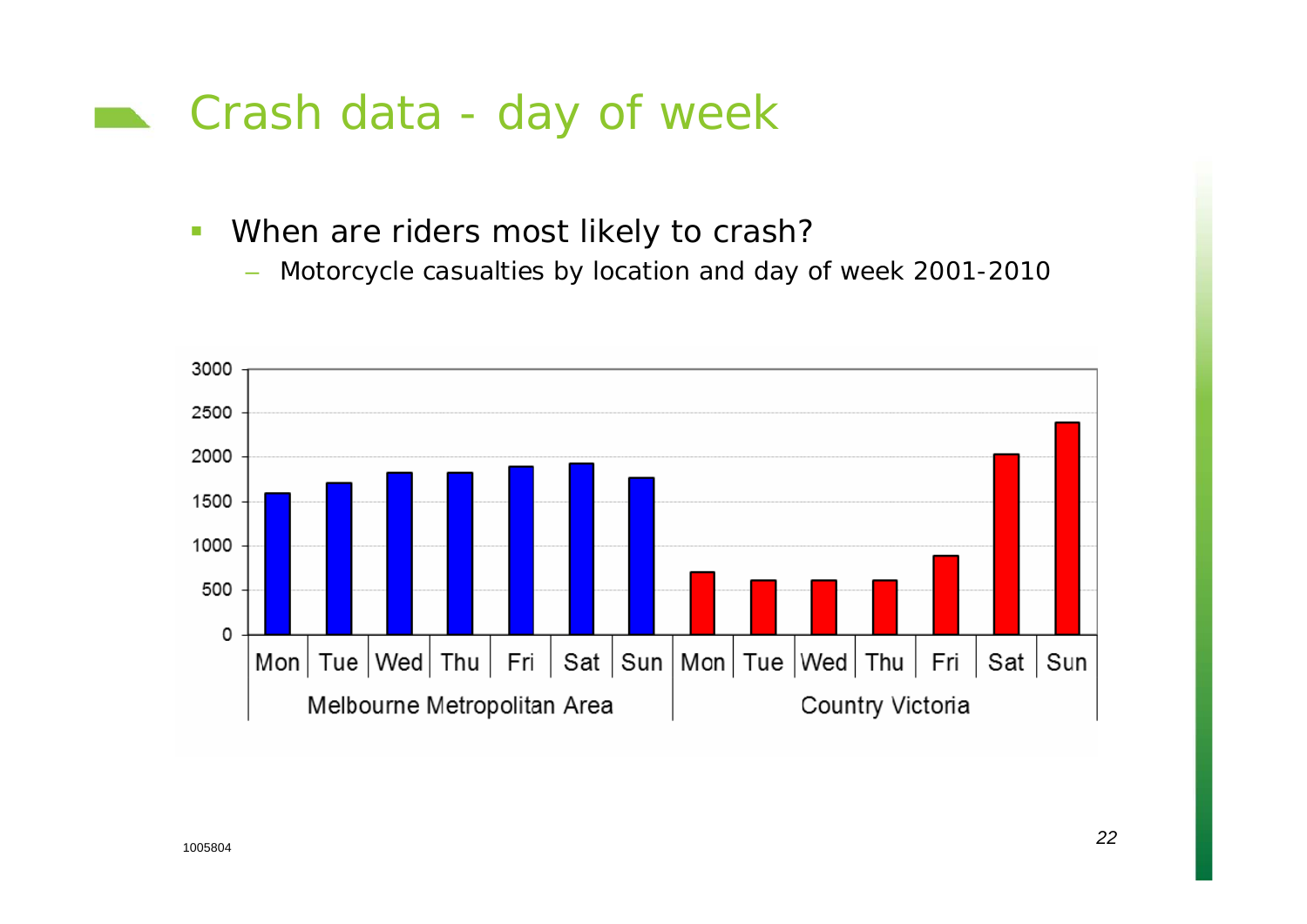

**Motorcycle fatalities 2001-09 (n=417) Percentage of fatalities involving rider alcohol-impaired**

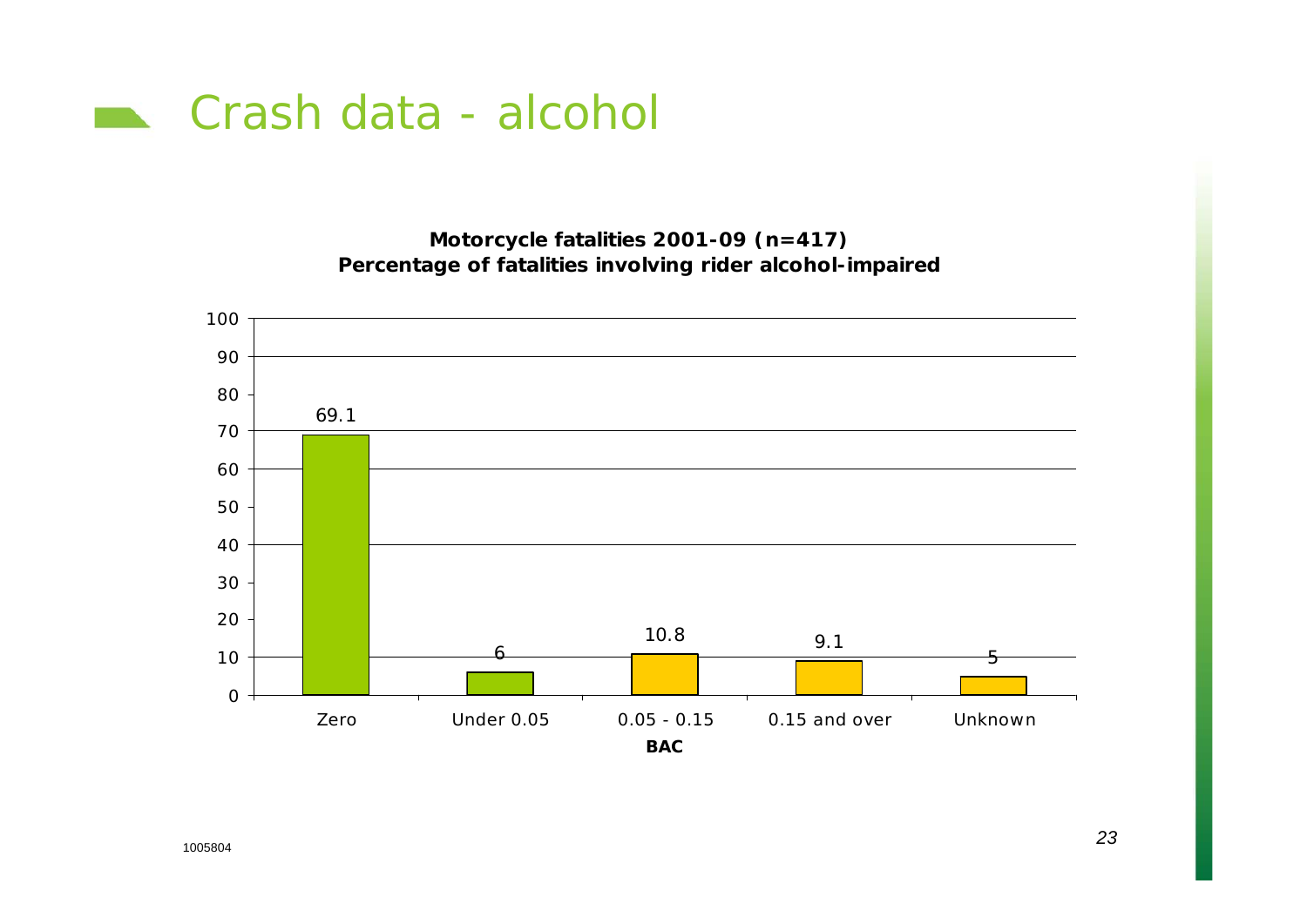# The Motorcycle Safety Levy

- Raises approximately \$5m p.a. (\$40m since 2002)
- $\mathcal{L}$  202 projects approved by Minister for Roads to date
	- 54 education projects valued at \$15.7m
	- 148 road improvement projects valued at \$27m
- Key projects include:
	- Motorcycle Blackspot Program
	- Assisted Rides
	- Learner Approved Motorcycle Scheme LAMS
	- Making Roads Motorcycle Friendly
	- Case Control Study
	- Graduated Licensing System
	- Community Policing & Education
	- Look, Look and Look again Campaign



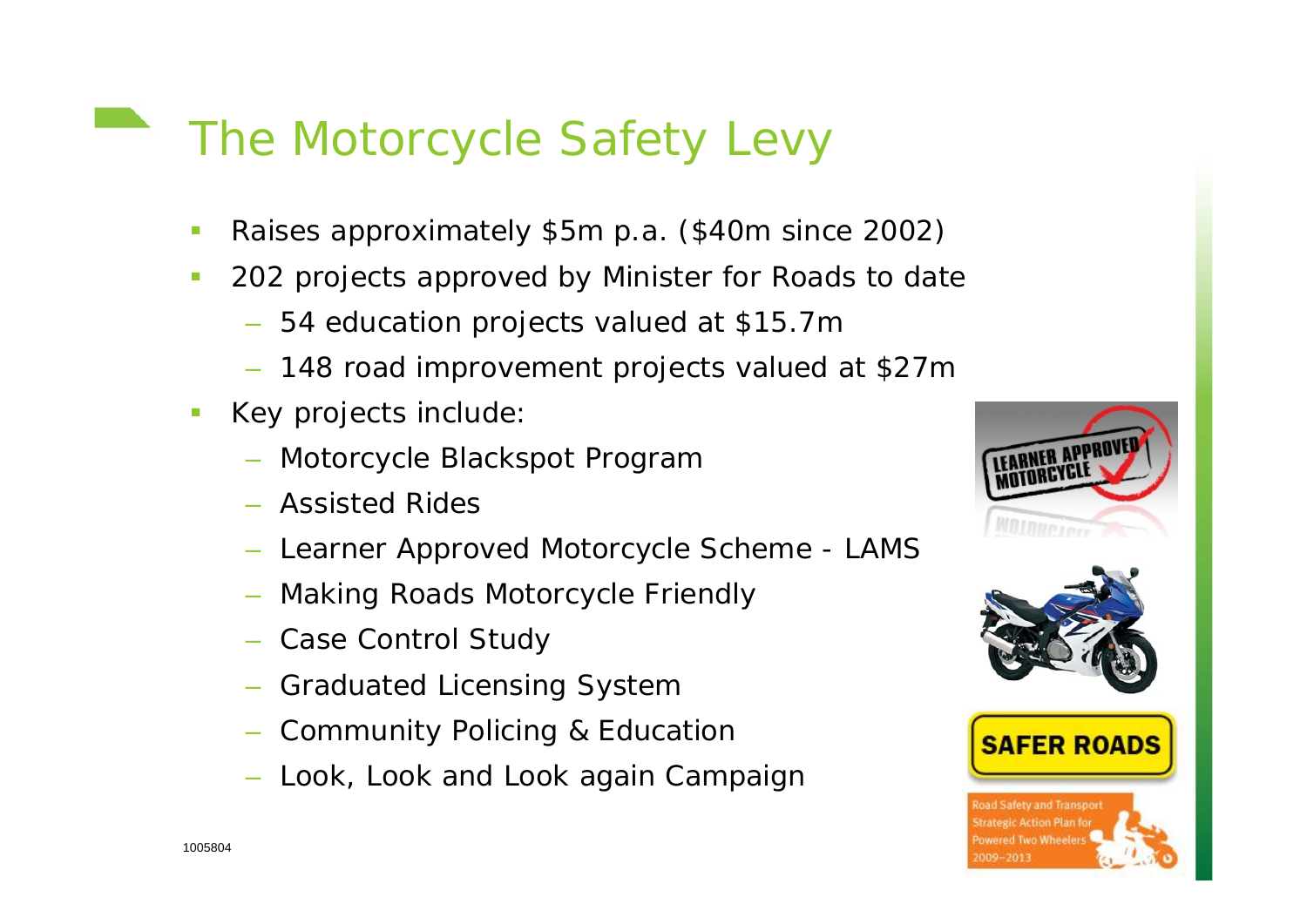

- $\mathcal{L}_{\mathcal{A}}$  VAGO report into Motorcycle and Scooter Safety Programs (Feb. 2011) reported that *…the directions in the strategic guide … are reasonable. Approximately two-thirds of levy funding to date has been used to improve road locations which are high risk for motorcyclists. These treatments have proven effective and the allocation of this funding is reasonable*
- $\mathcal{L}$  It recommended VicRoads and other road safety agencies address:
	- Unreported crash injuries
	- Off-road crashes
	- Link our data gathering to available health system information
	- Prioritise initiatives
	- Greater evaluation of program effectiveness

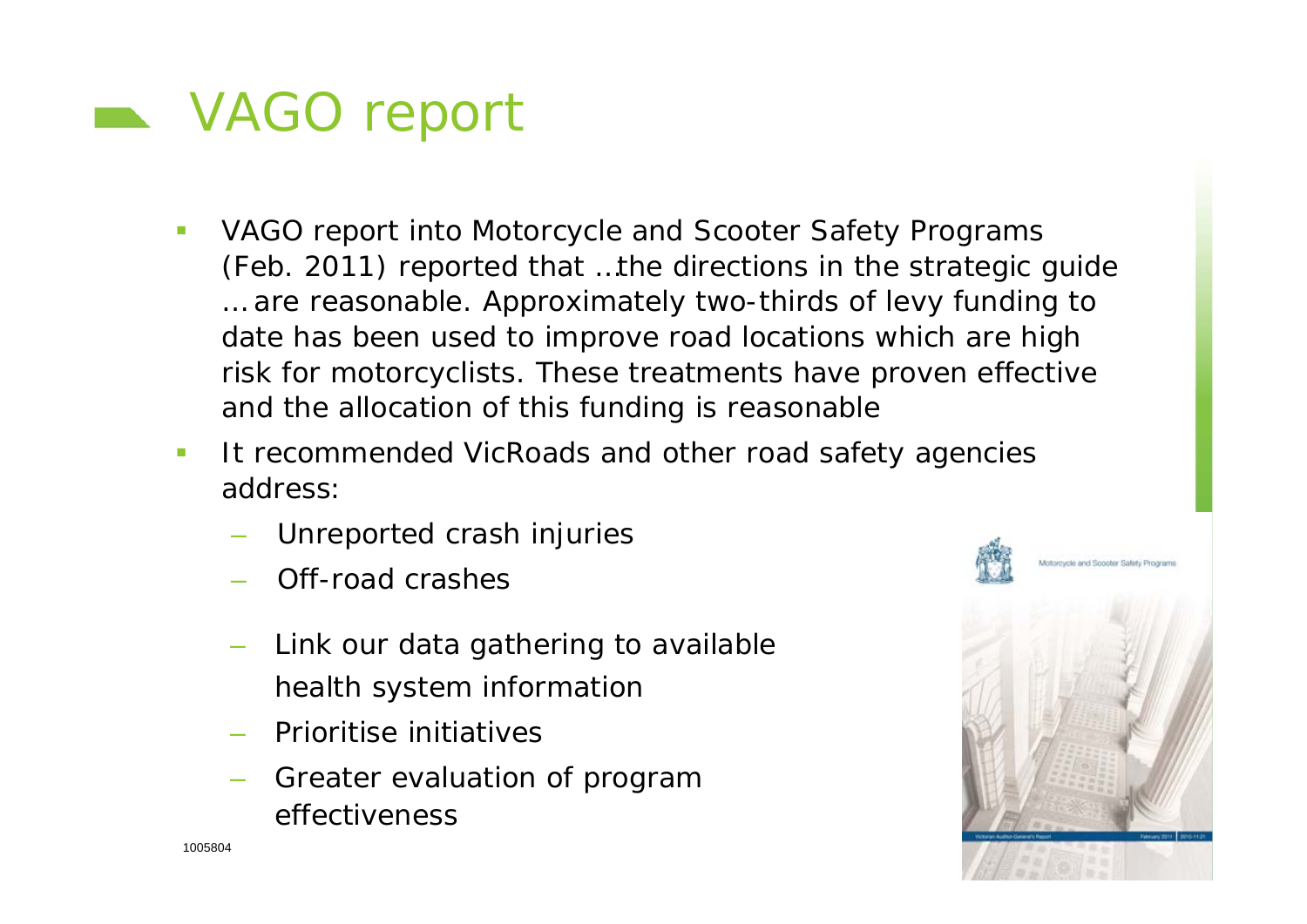### **Number Submission**

- $\mathbb{Z}^2$  Key themes of our recommendations are:
	- –Clothing and gear
	- –– Infrastructure
	- Advanced technology application
	- –Off-road motorcycle safety
	- Speeding
	- Training and skills development
	- –Strategy and planning (slide 10)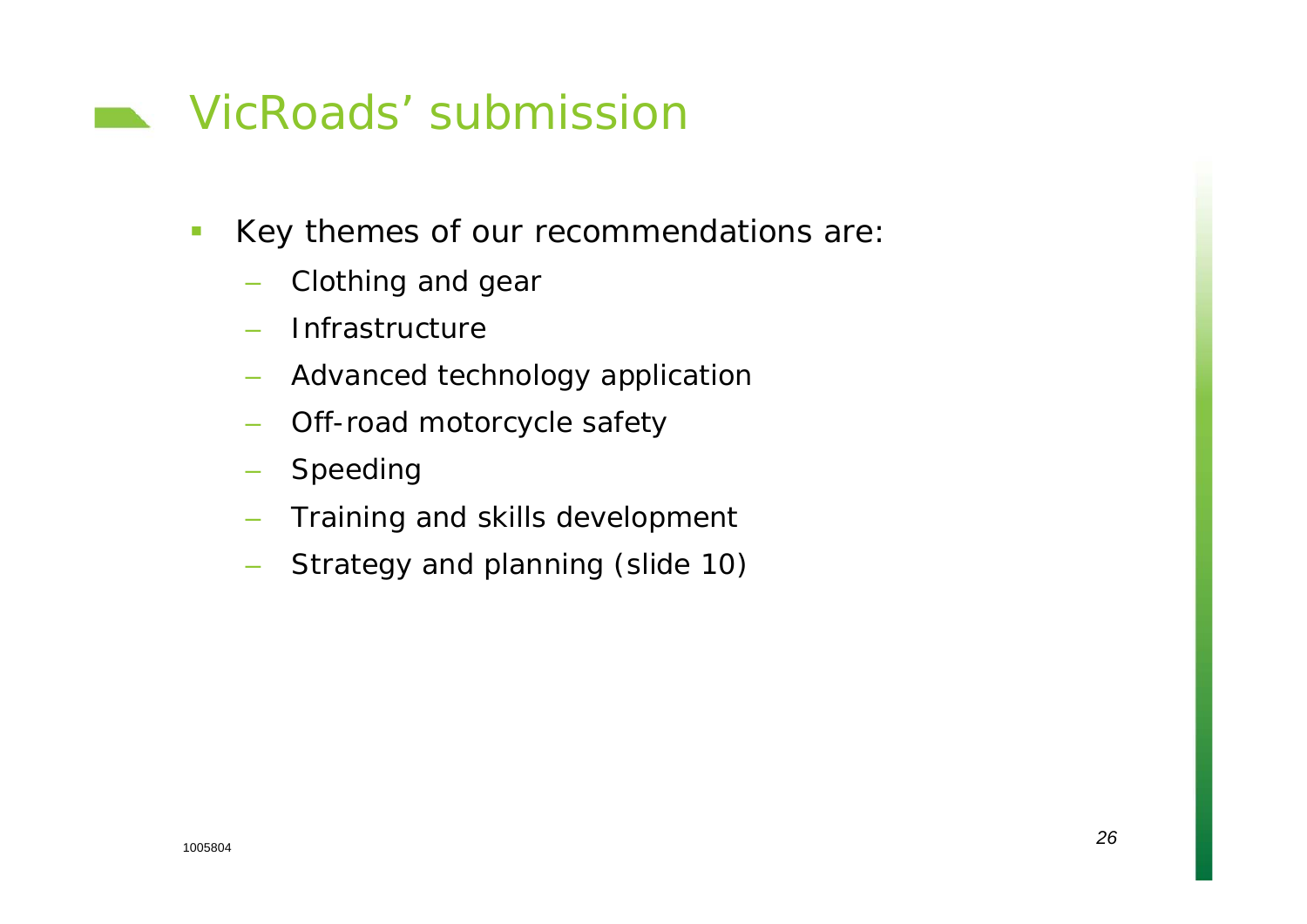

- *Recommendation 4:* That the Committee consider the need to develop and implement a code of conduct for retailers around encouraging buyers to choose vehicles suited to their level of skill and experience as well as wear appropriate protective riding gear.
- П *Recommendation 18:* That Victoria actively participate in national initiatives which benefit Victorian riders to improve the availability and use of protective clothing.
- $\mathcal{L}_{\mathcal{A}}$  *Recommendation 20:* That the road safety partners continue to promote the benefits of wearing boots when riding a motorcycle.
- $\mathcal{L}_{\mathcal{A}}$  *Recommendation 27:* That the road safety agencies continue to promote the benefits of reflective or fluorescent clothing, white or light coloured helmets and daytime headlights.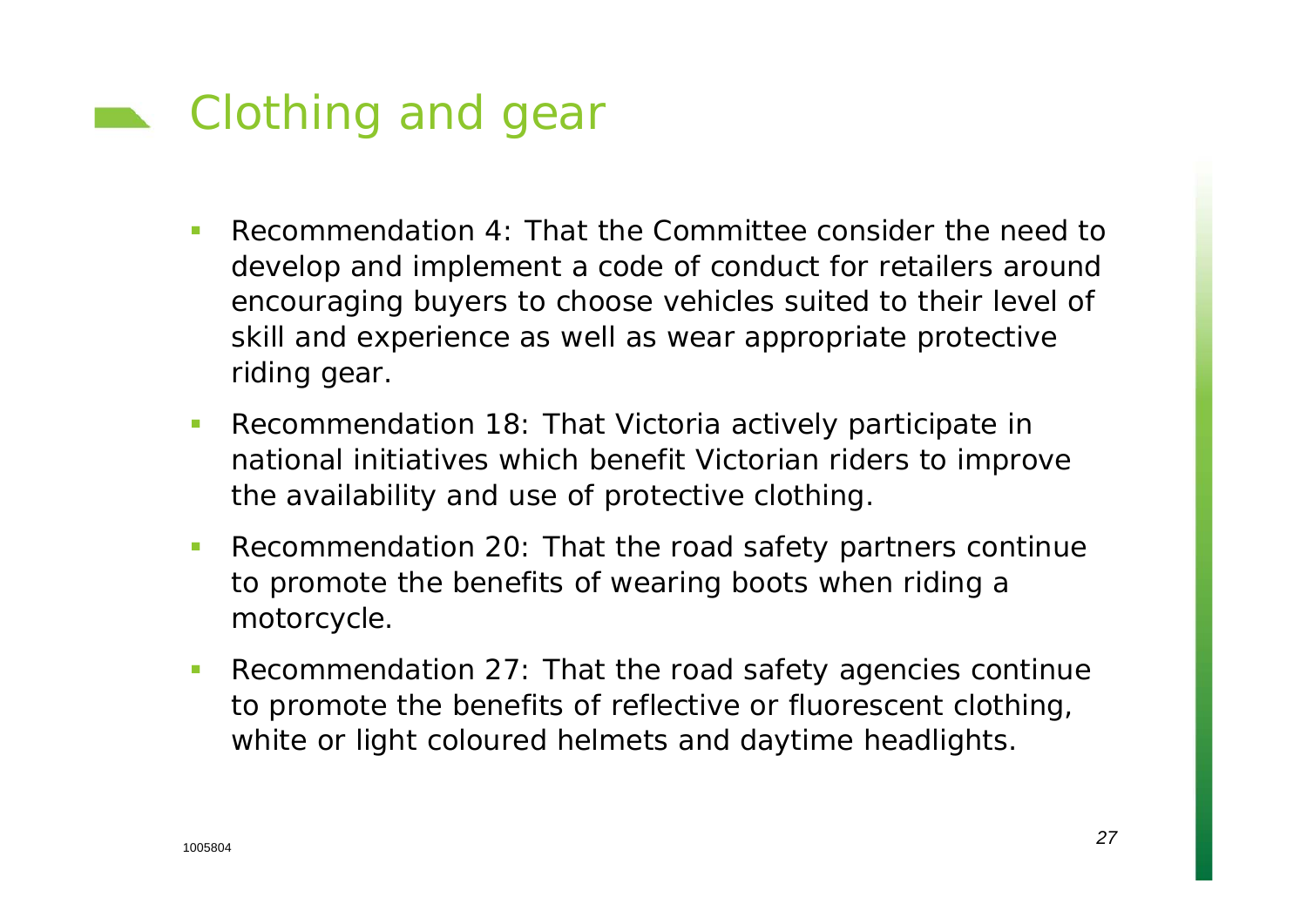# **Infrastructure and road design**

- *Recommendation 8:* That VicRoads identify parts of the road network of greatest motorcycle risk and undertake road safety inspections of these locations from a motorcycle rider's perspective to help determine appropriate on-road countermeasures.
- $\mathcal{C}_{\mathcal{A}}$  *Recommendation 13*: That the road safety partners continue to educate and encourage road managers to consider the needs of riders in road design, construction and management.
- $\mathcal{L}_{\mathcal{A}}$  *Recommendation 19:* That VicRoads develops guidelines for the application of motorcycle friendly products.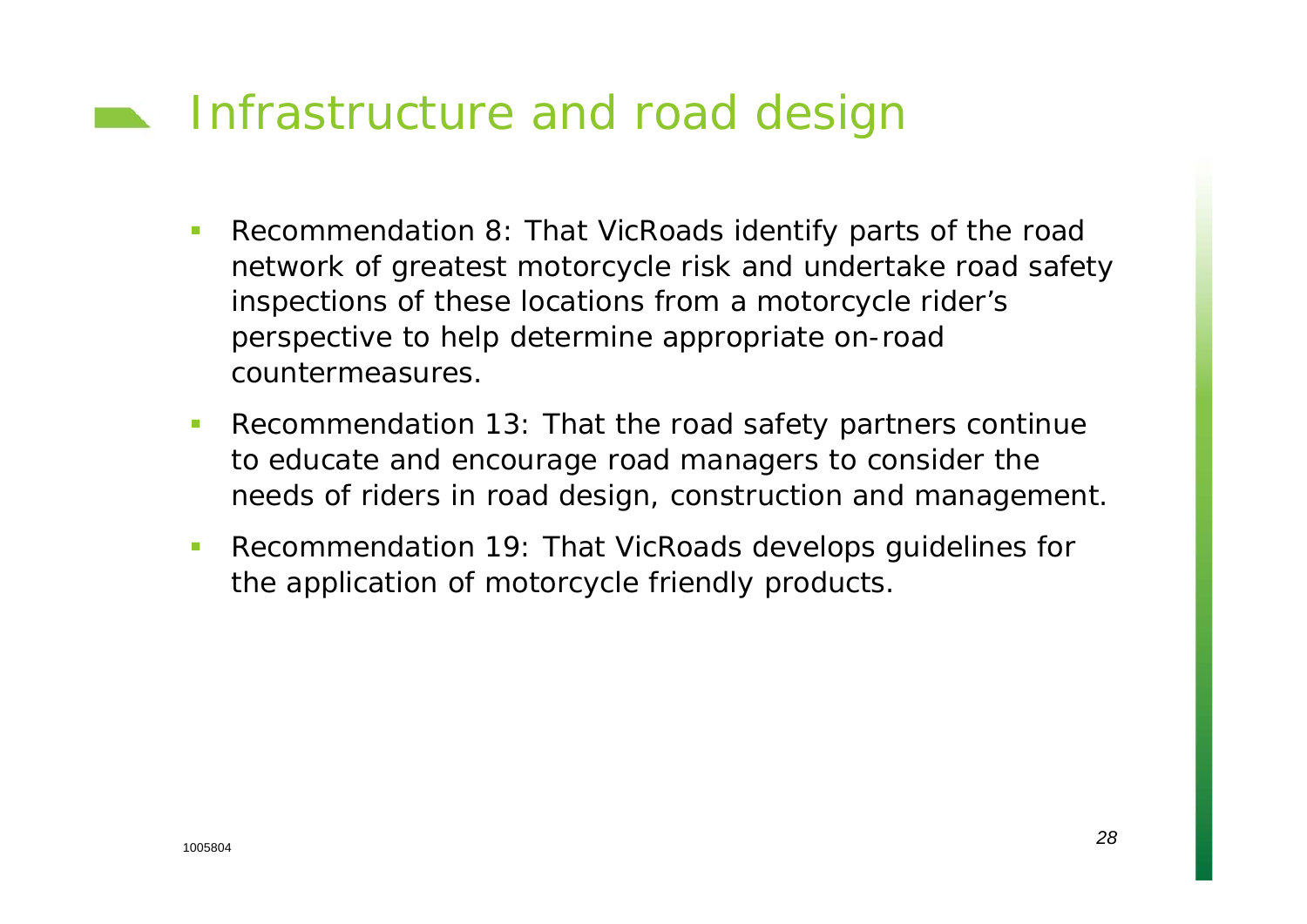# Advanced technology application

- *Recommendation 22:* That the road safety partners implement specific additional actions aimed at accelerating the take-up of ABS on new motorcycles.
- $\mathcal{L}_{\mathcal{A}}$  *Recommendation 24:* That VicRoads collaborates with the Commonwealth for continued improvement in the safety standards for motorcycles.
- $\mathcal{L}_{\mathcal{A}}$  *Recommendation 25:* That VicRoads continues to monitor the deployment of advanced technologies on motorcycles and other vehicles that could help to reduce the chance of crashes and prevent trauma.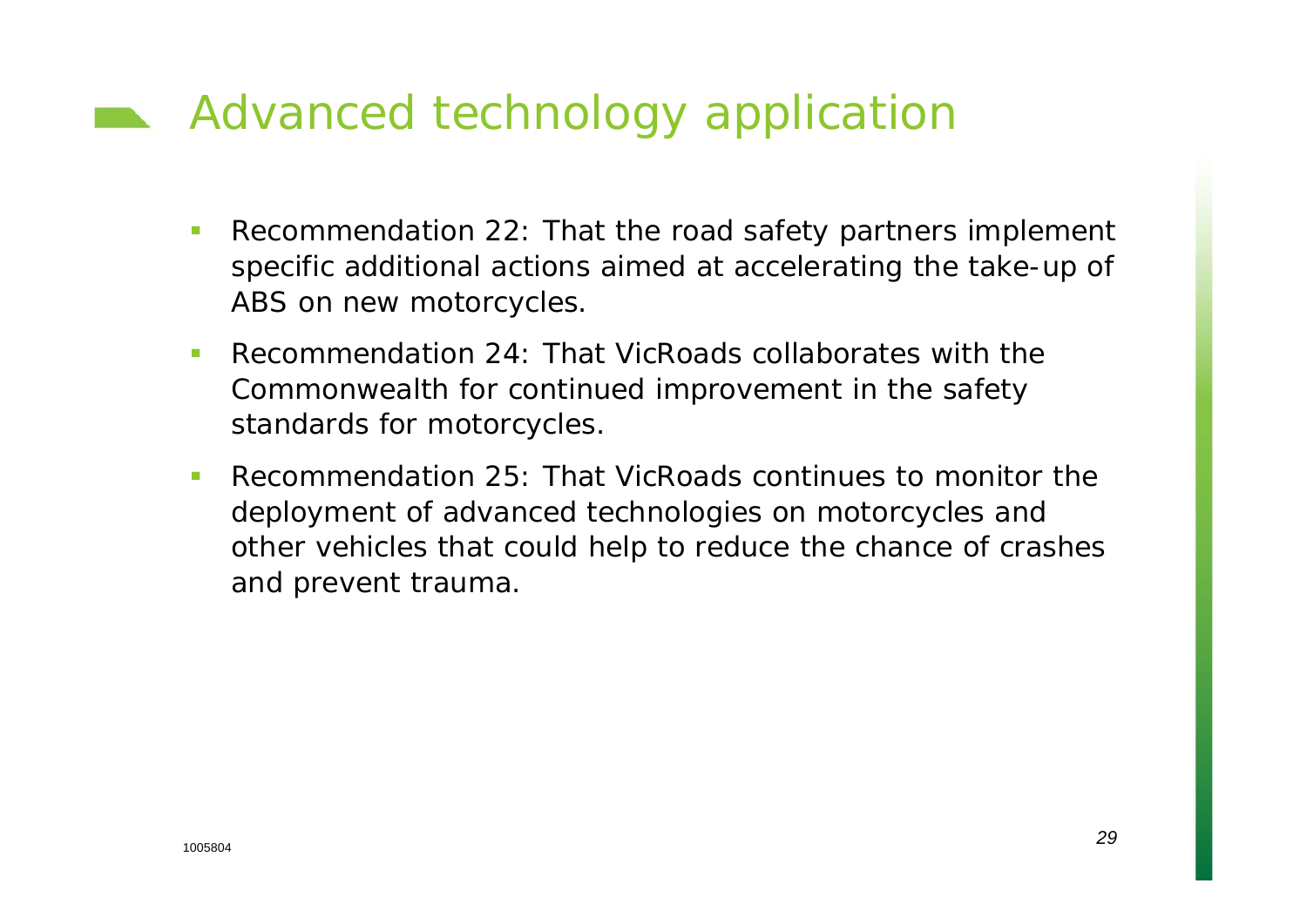

#### Typically, off-road crash victims are younger

| <b>Fatalities</b>                                                             | On-road           | Off-road           |
|-------------------------------------------------------------------------------|-------------------|--------------------|
| Peak age group                                                                | 20-24 years (18%) | 15-24 years (66%)  |
| Head injury as cause of death                                                 | 30%               | 49%                |
| <b>Hospitalisations</b>                                                       | On-road           | Off-road           |
| Peak age group                                                                | 20-29 years       | $10-19$ years      |
| Analysis of State Trauma Registry and Coroners Information System (2002-2010) |                   |                    |
| Location of fatalities                                                        | 87%               | 10%                |
|                                                                               | 56% (Melb metro)  | 63% (Regional Vic) |
| <b>Trauma trend</b>                                                           |                   |                    |
|                                                                               | Decreasing        | Increasing         |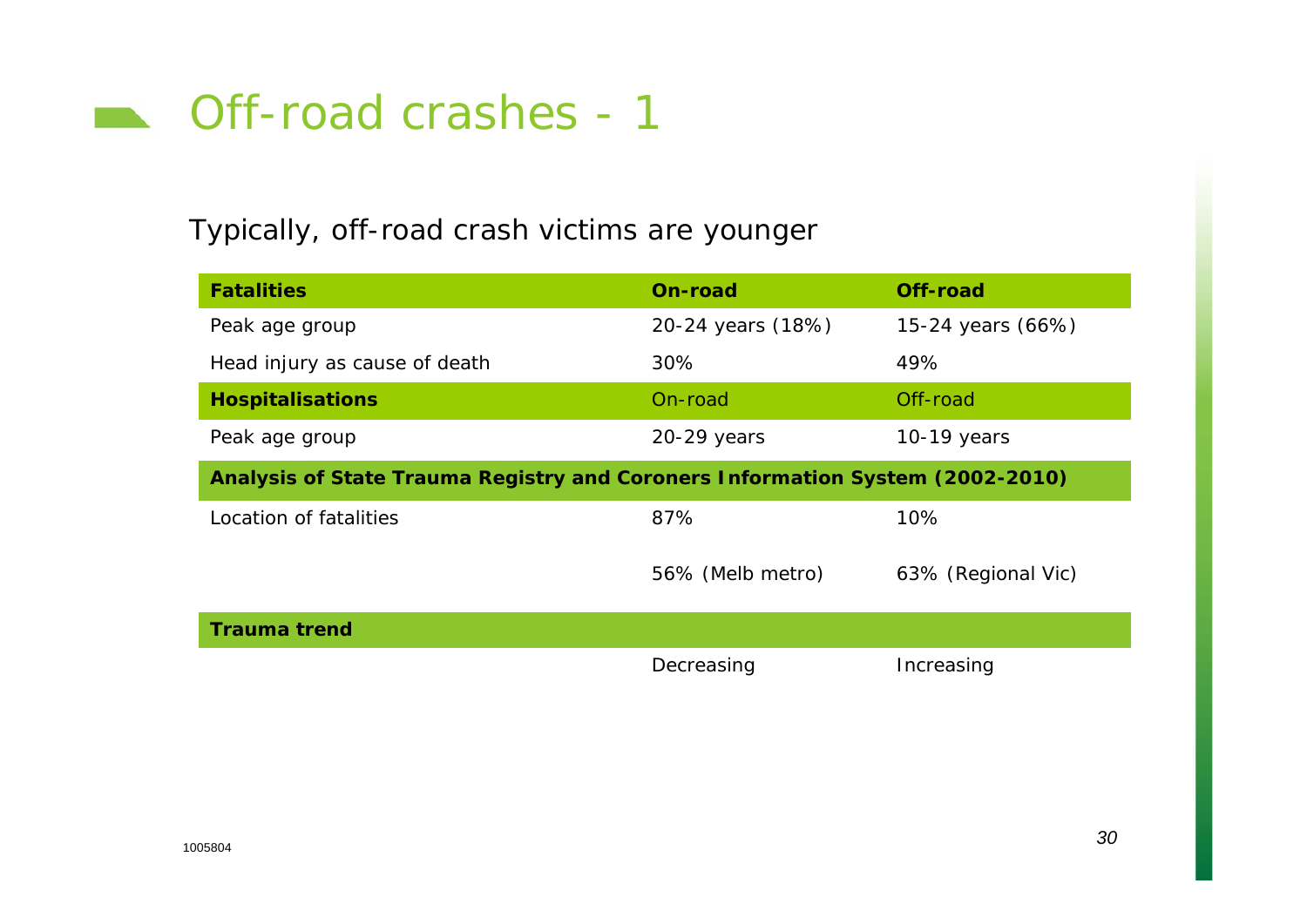#### **No. 12 Off-road crashes - 2**

- $\mathcal{L}_{\mathcal{A}}$  *Recommendation 1*: That the relevant agencies collaborate to establish a framework of roles and responsibilities for the management of off-road motorcycle safety.
- $\mathcal{L}_{\mathcal{A}}$  *Recommendation 10:* Following resolution of Recommendation 1, that the relevant agency conduct helmet wearing awareness campaigns focusing on children.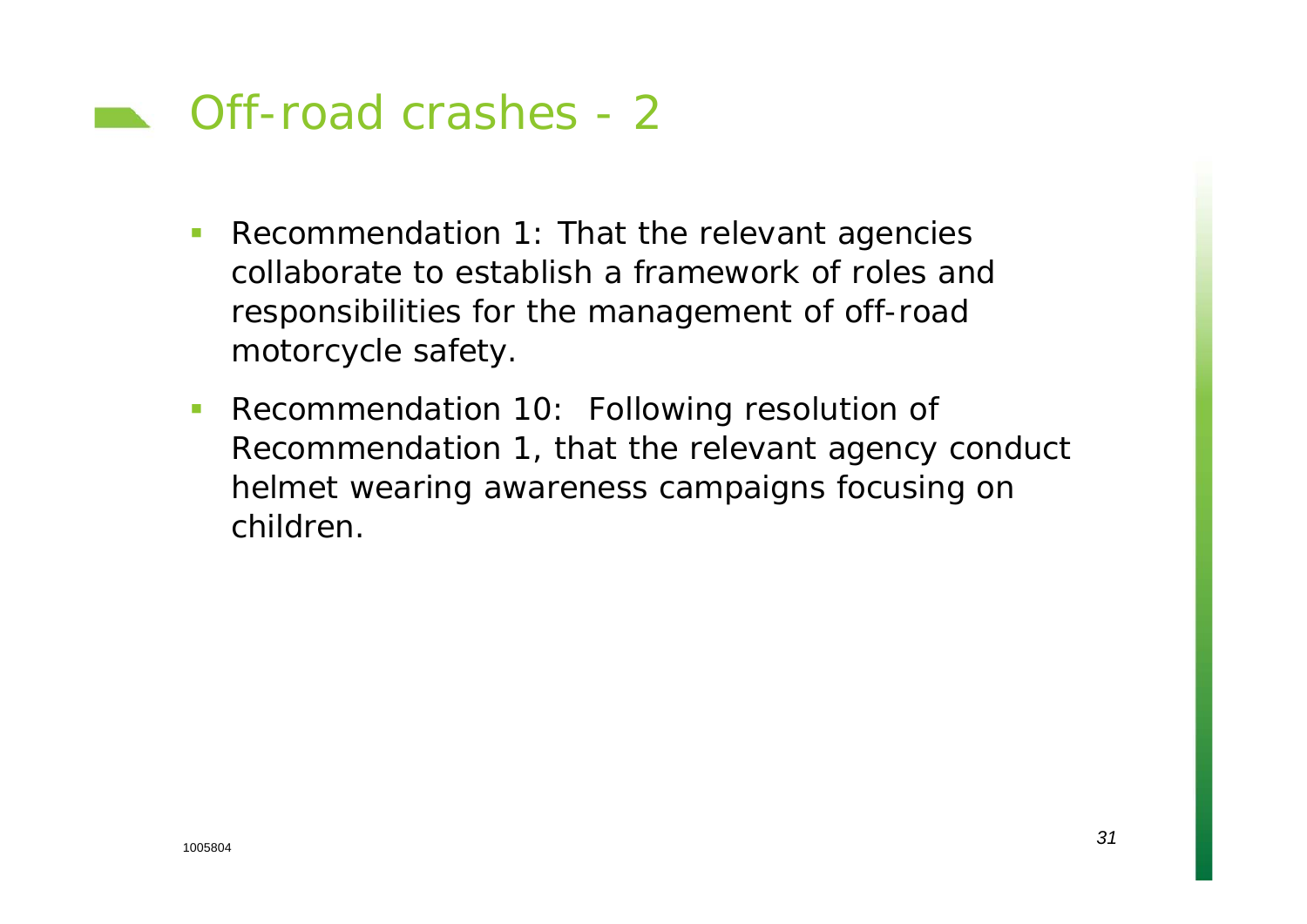# Speeding

- $\mathbf{u}$  Research:
	- coronial data (2008)- almost half involved the rider travelling faster than the speed limit. Over two thirds involved speed inappropriate for the conditions.
	- traffic count data (2009) On the routes investigated, 50 per cent of the recorded motorcycle speeds exceeded the posted speed limit.
	- Community Policing & Education evaluation (2011) in the 100 km/h speed zones surveyed, the proportion of motorcycles exceeding 100 km/h by more than 10 km/h was double that of cars.
- $\mathcal{L}_{\mathcal{A}}$  *Recommendation 21:* That the road safety partners implement programs to reduce the proportion of riders exceeding the speed limit, including consideration of options for better identification of motorcycles.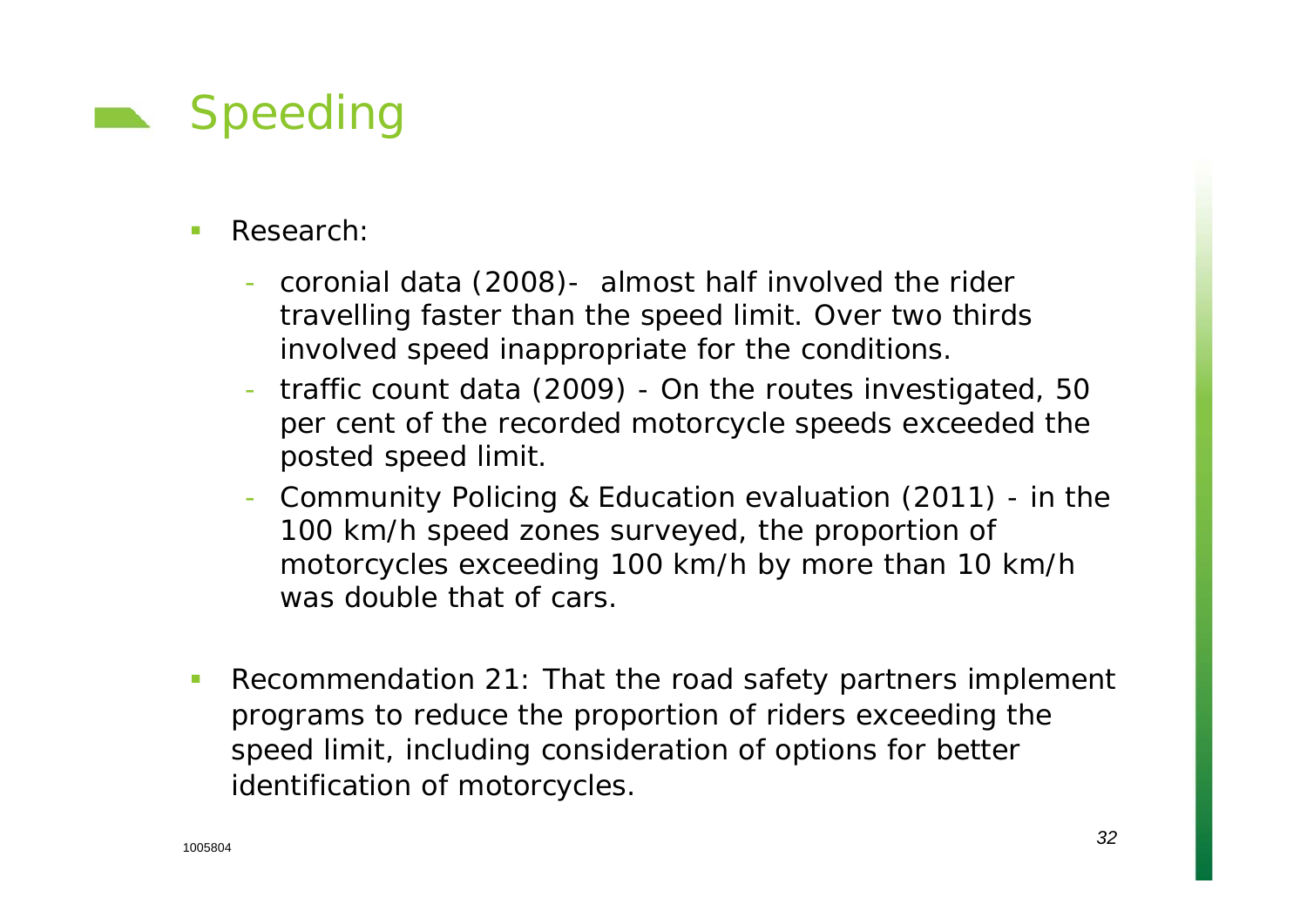### Training and skills development – mature riders



#### Research:

- $\mathcal{L}_{\mathcal{A}}$  Returning riders did not have any major difference in skills or attitudes when compared to continuing riders.
- $\overline{\mathbb{R}}$  Returning riders were not shown to have an increased crash risk compared to continuing riders.
- $\mathcal{C}^{\mathcal{A}}$  The research was unable to identify any distinguishable difference between the overall skill levels of continuing and returning riders, nor any evidence that their attitudes differ greatly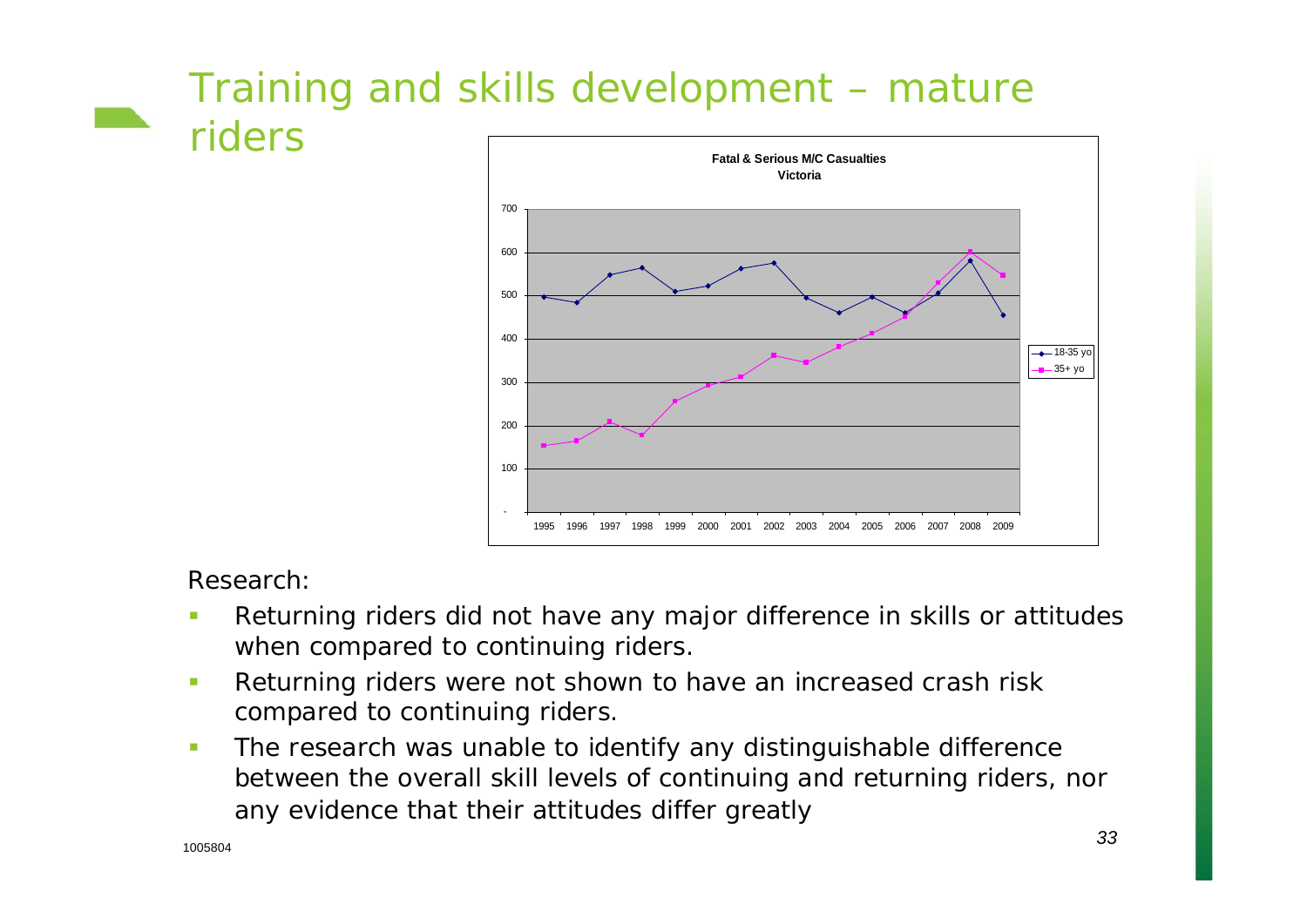# **Training and skills development**

 $\mathcal{L}_{\mathcal{A}}$  *Recommendation 7*: That the road safety partners develop countermeasures targeting mature riders that consider the specific skill and development needs of this group.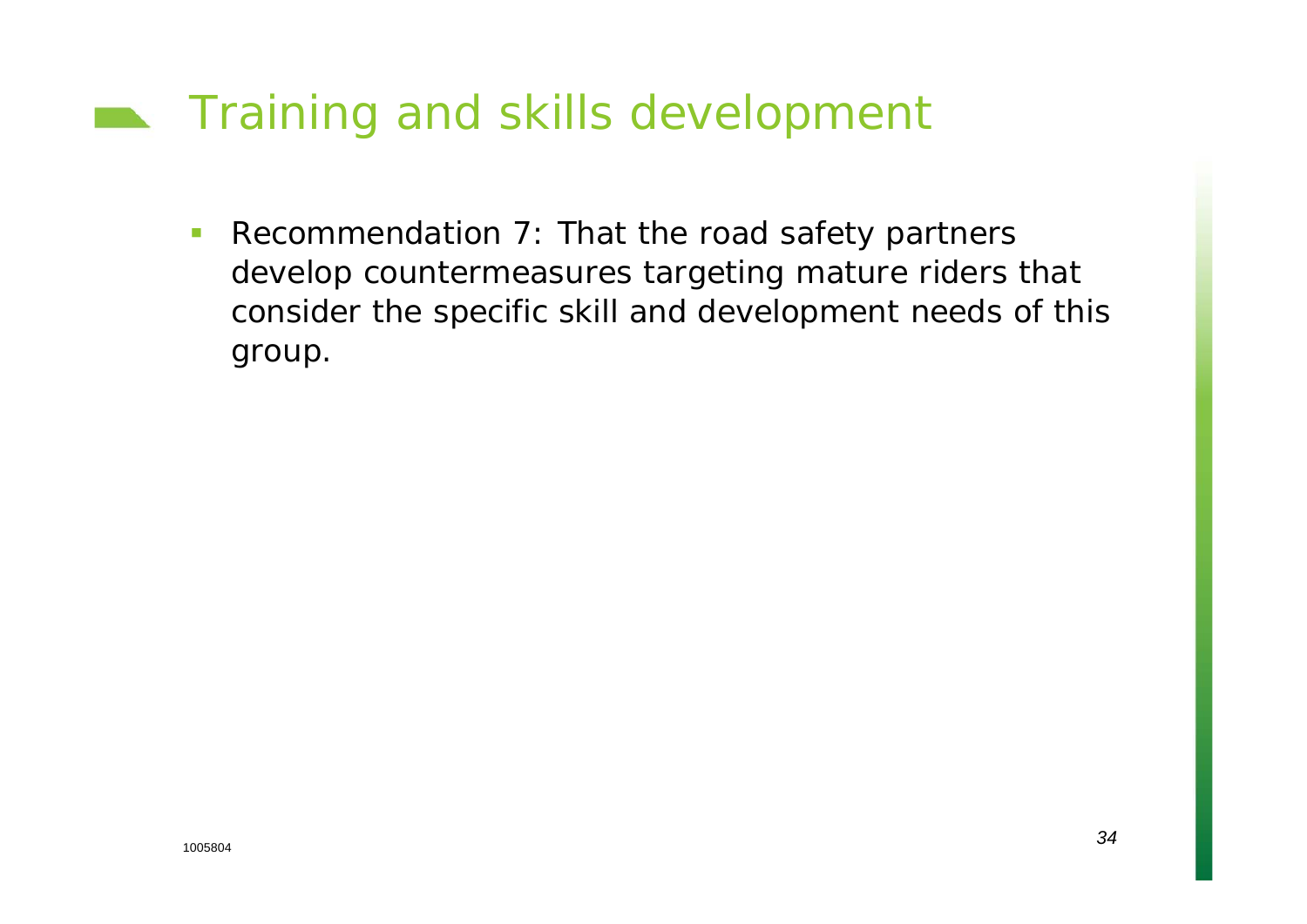# Training and skills development motorcycle graduated licensing system

#### Key need:

 $\mathcal{C}^{\mathcal{A}}$  To ensure new riders gain sufficient skill before they ride as solo riders

Challenges:

- $\mathcal{L}_{\mathcal{A}}$ ■ Costs
- $\mathcal{L}_{\mathcal{A}}$ **Hours**
- $\mathbb{R}^n$ Effective supervision
- $\mathcal{L}_{\mathcal{A}}$ Equity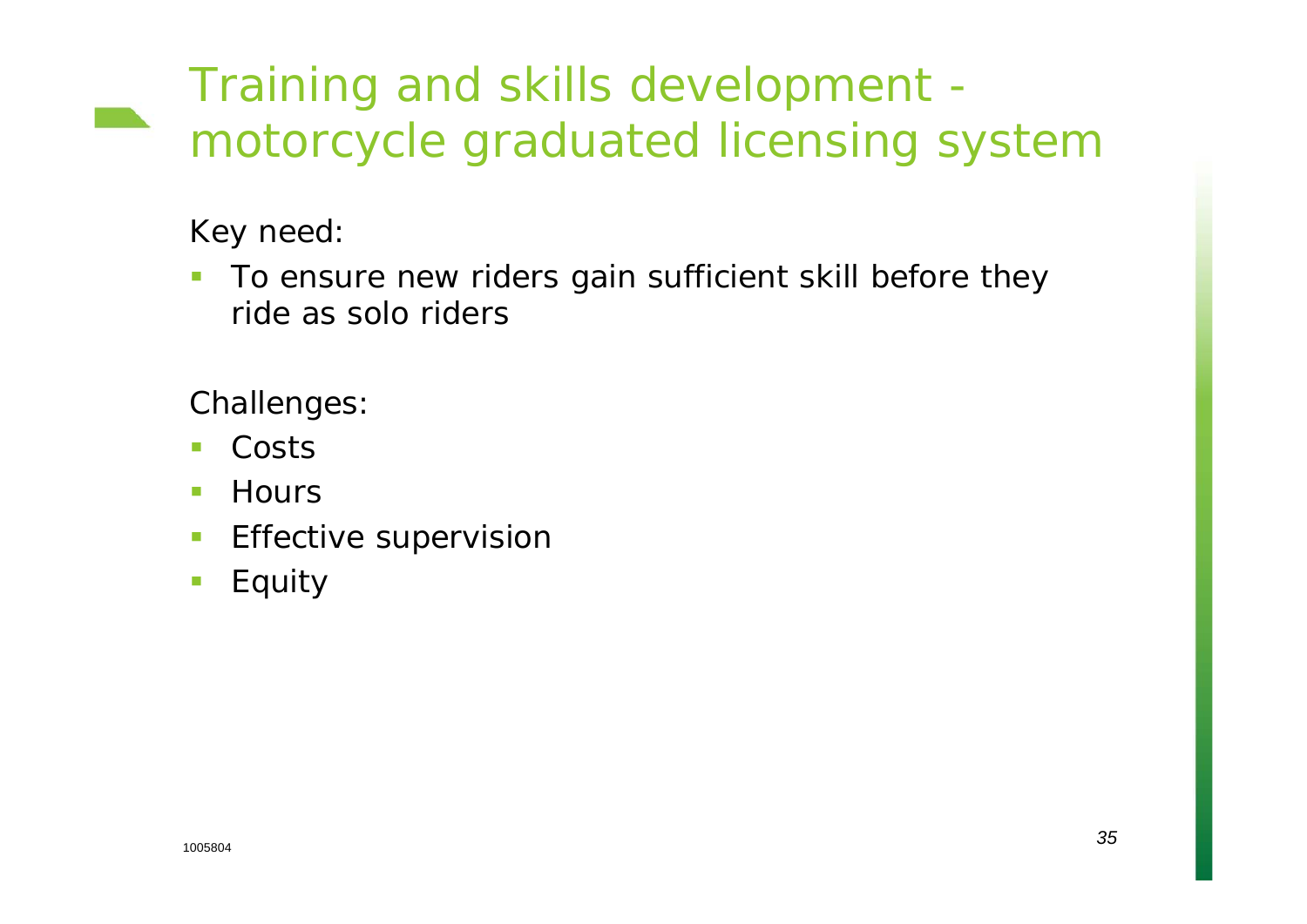# **Training and skills development**

- $\mathcal{L}_{\mathcal{A}}$  *Recommendation 9*: That the road safety partners raise the awareness of motorcycle riders to the risks associated with different riding conditions and road environments.
- $\mathcal{L}^{\mathcal{A}}$  *Recommendation 12:* That the consistency and quality of training provided through the accredited provider scheme be improved to support the proposed new motorcycle Graduated Licensing System.
- $\mathcal{L}_{\mathcal{A}}$  *Recommendation 16:* That a new motorcycle graduated licensing system for Victoria be progressively implemented.